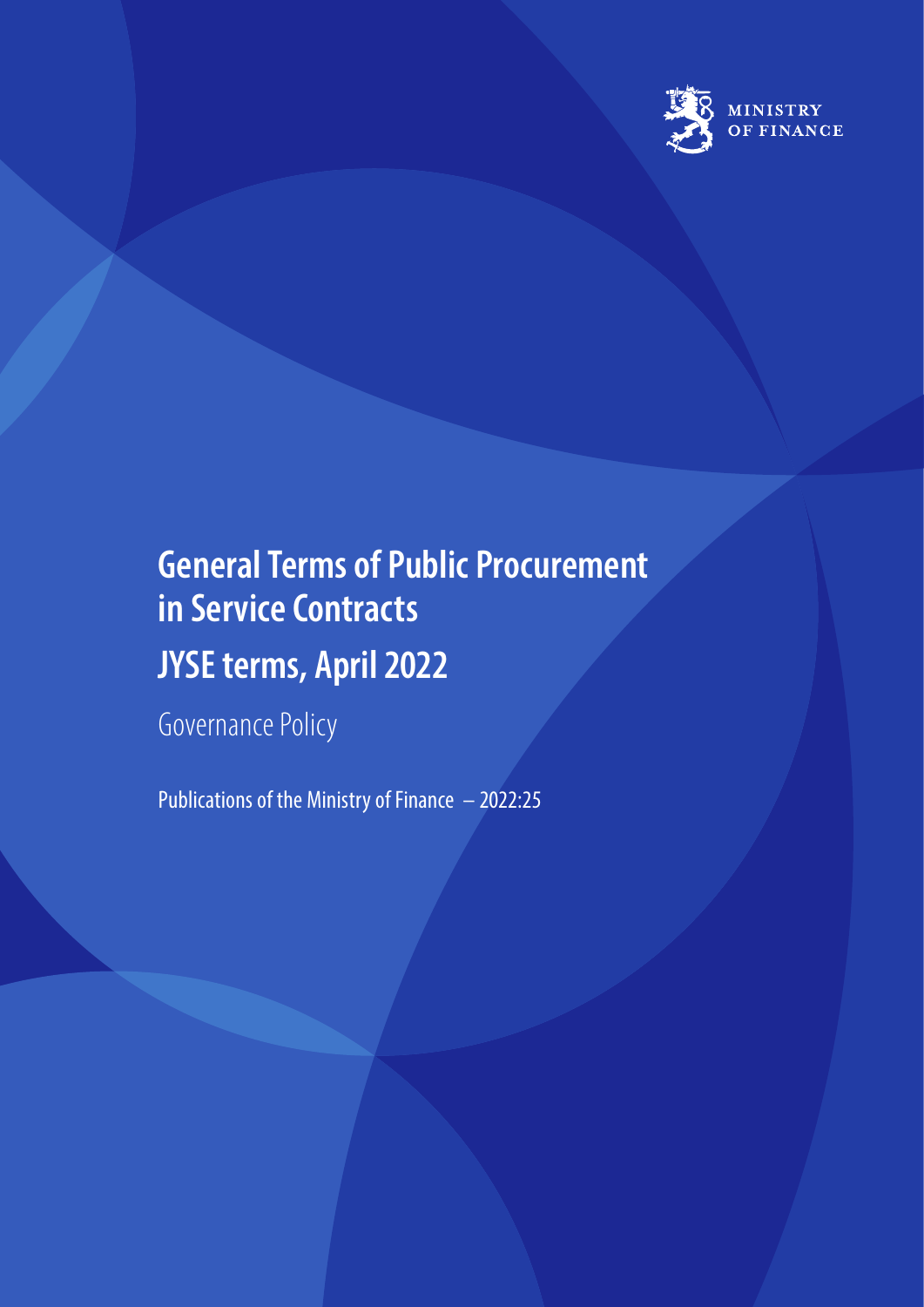Publications of the Ministry of Finance 2022:25

# General Terms of Public Procurement in Service Contracts

# JYSE terms, April 2022

Ministry of Finance Helsinki 2022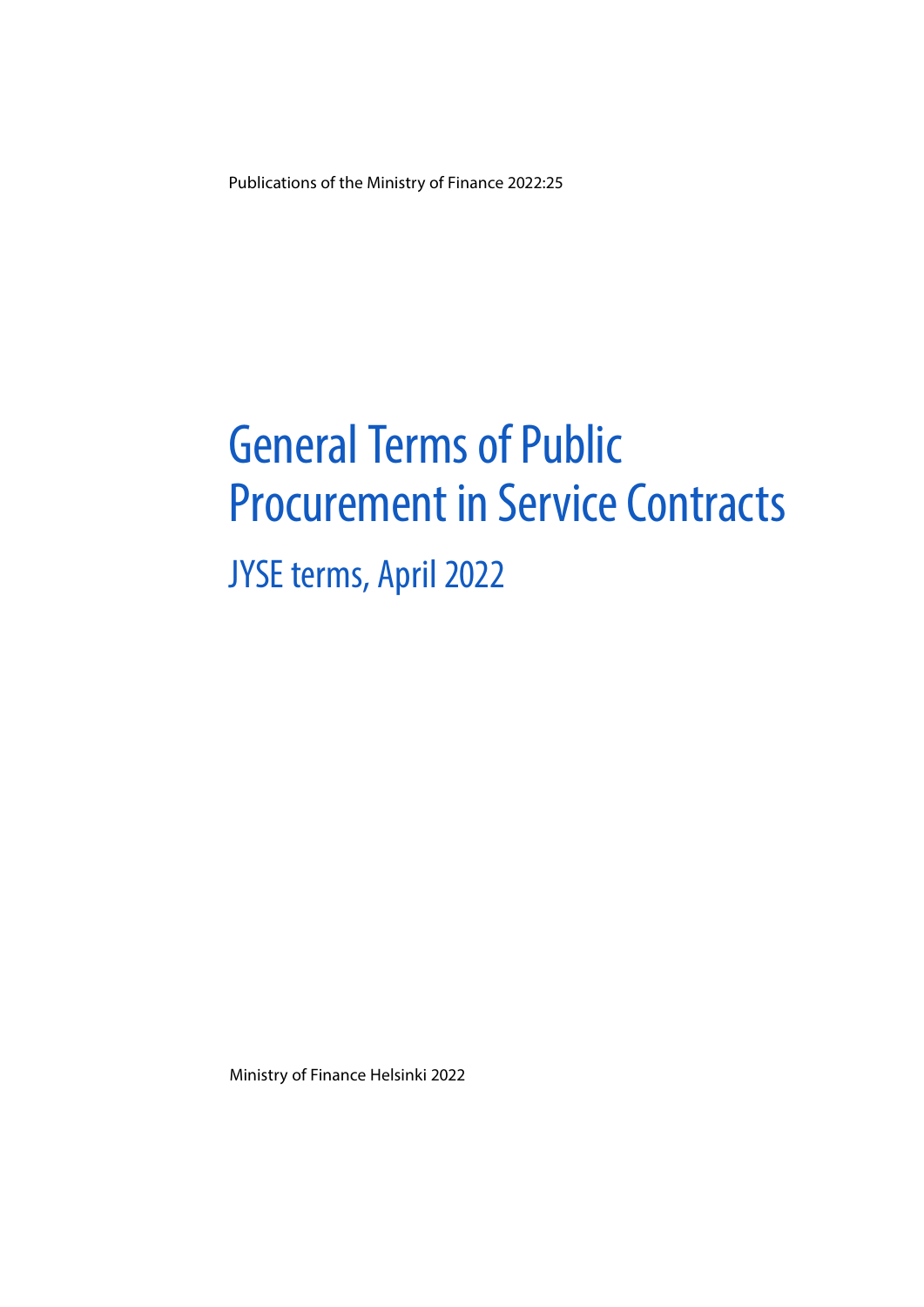#### **Publication distribution**

**[Institutional Repository](https://julkaisut.valtioneuvosto.fi/) for the Government of Finland Valto**

julkaisut.valtioneuvosto.fi

**Publication sale**

**[Online bookstore](https://vnjulkaisumyynti.fi/)  of the Finnish Government**

vnjulkaisumyynti.fi

Ministry of Finance CC BY-NC-ND 4.0

ISBN pdf: 978-952-367-199-7 ISSN pdf: 1797-9714

Layout: Government Administration Department, Publications

Helsinki 2022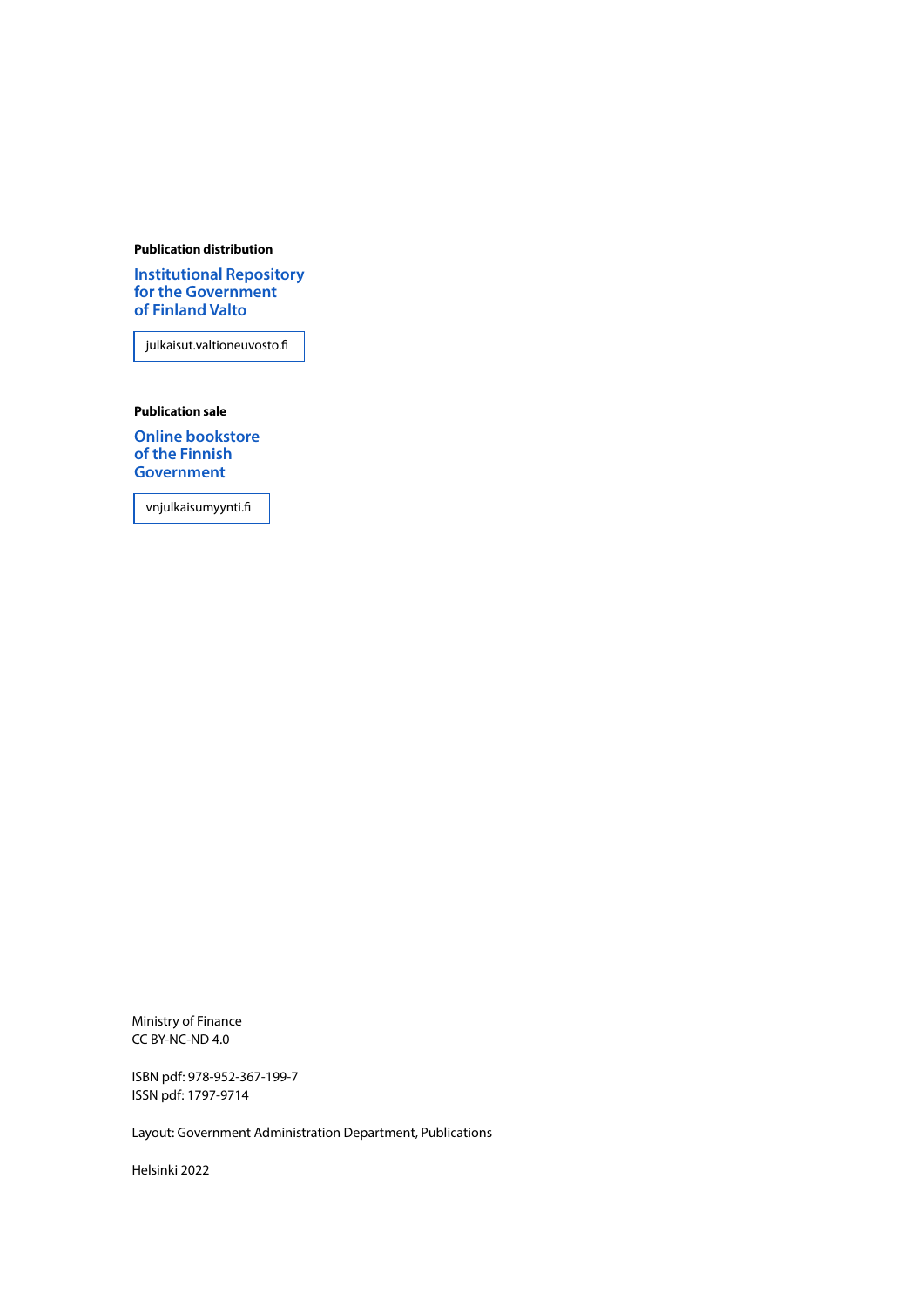### **General Terms of Public Procurement in Service Contracts JYSE terms, April 2022**

| <b>Publications of the Ministry of Finance 2022:25</b> |                     | <b>Subject</b> | Governance Policy |
|--------------------------------------------------------|---------------------|----------------|-------------------|
| Publisher                                              | Ministry of Finance |                |                   |
| <b>Group author</b>                                    | Ministry of Finance |                |                   |
| Language                                               | English             | <b>Pages</b>   | 31                |

#### **Abstract**

| The General Terms of Public Procurement (JYSE) are contract terms maintained by the Ministry |
|----------------------------------------------------------------------------------------------|
| of Finance. The terms take into account the contractual requirements laid down in the Act on |
| Public Procurement and Concession Contracts to the extent possible in general terms. The     |
| general terms are intended to be used as standard contract terms in procurement contracts    |
| between contracting entities and suppliers and service providers. The general terms can be   |
| used to supplement the terms of the procurement contact itself.                              |
|                                                                                              |

Separate terms have been drafted for supplies and services:

- JYSE 2014 SUPPLIES (note updated version of April 2022) - JYSE 2014 SERVICES (note updated version of April 2022

The general terms of public procurement are used extensively, which has contributed to suppliers and service providers being aware of the terms and conditions that are applied in public procurement.

**Keywords** governance policy, procurement, procurement procedure, contract terms, public procurement

| <b>ISBN PDF</b>    | 978-952-367-199-7                         | <b>ISSN PDF</b> | 1797-9714 |
|--------------------|-------------------------------------------|-----------------|-----------|
| <b>URN</b> address | https://urn.fi/URN:ISBN:978-952-367-199-7 |                 |           |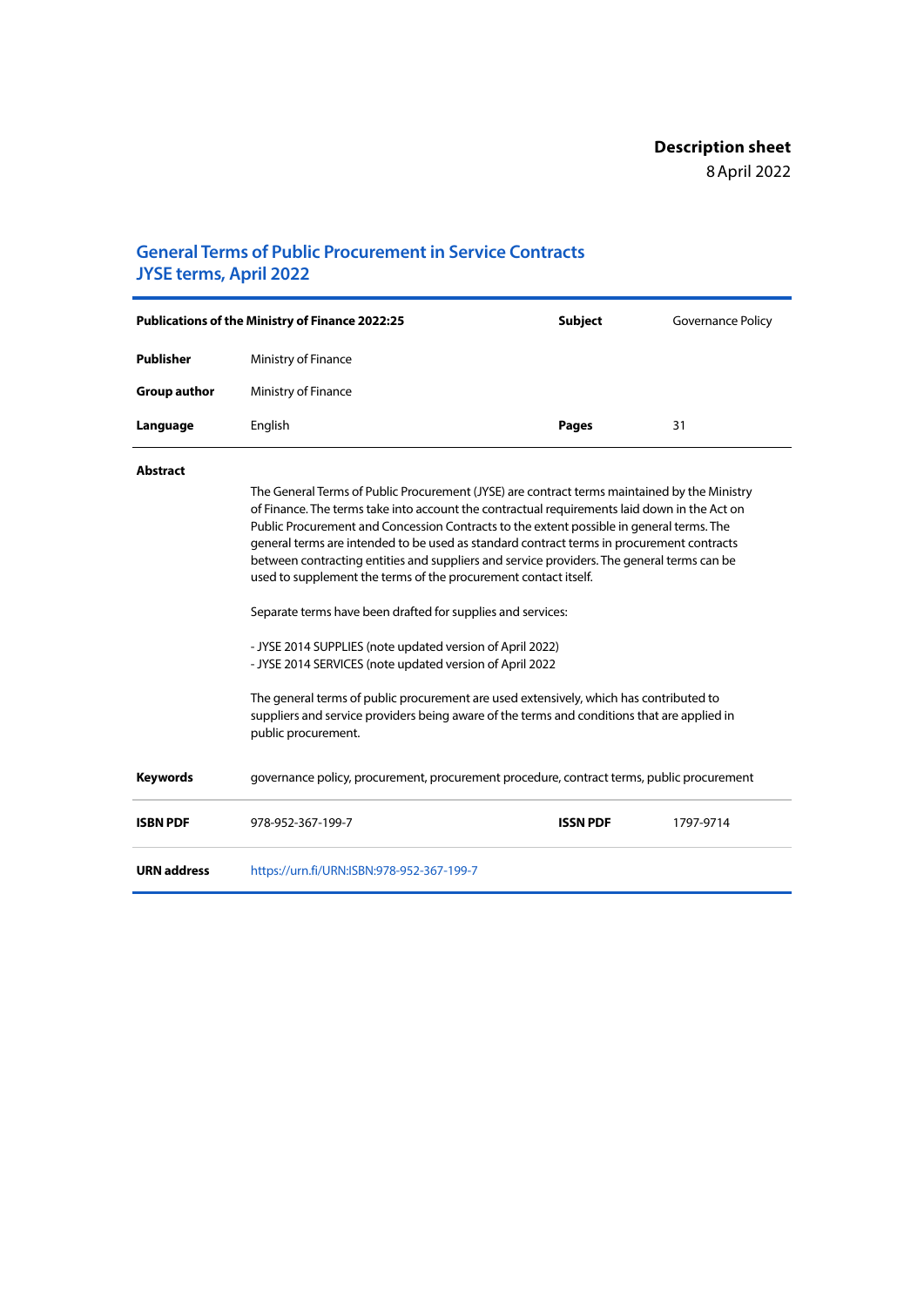### **Julkisten hankintojen yleiset sopimusehdot palveluhankinnoissa JYSE-ehdot, huhtikuu 2022**

|                         | Valtiovarainministeriön julkaisuja 2022:25                                                                                                                                                                                                                                                                                                                                                   | <b>Teema</b>    | Hallintopolitiikka |
|-------------------------|----------------------------------------------------------------------------------------------------------------------------------------------------------------------------------------------------------------------------------------------------------------------------------------------------------------------------------------------------------------------------------------------|-----------------|--------------------|
| Julkaisija              | Valtiovarainministeriö                                                                                                                                                                                                                                                                                                                                                                       |                 |                    |
| Yhteisötekijä           | Valtiovarainministeriö                                                                                                                                                                                                                                                                                                                                                                       |                 |                    |
| <b>Kieli</b>            | englanti                                                                                                                                                                                                                                                                                                                                                                                     | Sivumäärä       | 31                 |
| <b>Tiivistelmä</b>      | Julkisten hankintojen yleiset sopimusehdot (JYSE) ovat valtiovarainministeriön ylläpitä-                                                                                                                                                                                                                                                                                                     |                 |                    |
|                         | miä sopimusehtoja. Ehdoissa on huomioitu hankintalain sopimuksille asettamat vaati-<br>mukset siinä määrin kuin se yleisissä ehdoissa on mahdollista. Yleiset sopimusehdot on<br>tarkoitettu käytettäväksi hankintayksiköiden ja toimittajien välisissä hankintasopimuksissa<br>vakiosopimusehtoina. Yleisillä sopimusehdoilla voidaan täydentää varsinaisen hankinta-<br>sopimuksen ehtoja. |                 |                    |
|                         | Sopimusehdot on laadittu erikseen tavaroille ja palveluille:                                                                                                                                                                                                                                                                                                                                 |                 |                    |
|                         | - JYSE 2014 TAVARAT (huom. huhtikuun 2022 päivitysversio)<br>- JYSE 2014 PALVELUT (huom. huhtikuun 2022 päivitysversio)                                                                                                                                                                                                                                                                      |                 |                    |
|                         | Julkisten hankintojen yleiset sopimusehdot ovat laajasti käytössä. Sopimusehtojen laajan<br>käytön on katsottu osaltaan johtaneen siihen, että julkisissa hankinnoissa palvelujen<br>ja tavaroiden tarjoajilla on yleisesti tiedossa ne ehdot, joita julkisten hankintojen osalta<br>sopimuksissa noudatetaan.                                                                               |                 |                    |
| <b>Asiasanat</b>        | hallintopolitiikka, hankinta, hankintamenettely, sopimusehdot, julkiset hankinnat                                                                                                                                                                                                                                                                                                            |                 |                    |
| <b>ISBN PDF</b>         | 978-952-367-199-7                                                                                                                                                                                                                                                                                                                                                                            | <b>ISSN PDF</b> | 1797-9714          |
| <b>Julkaisun osoite</b> | https://urn.fi/URN:ISBN:978-952-367-199-7                                                                                                                                                                                                                                                                                                                                                    |                 |                    |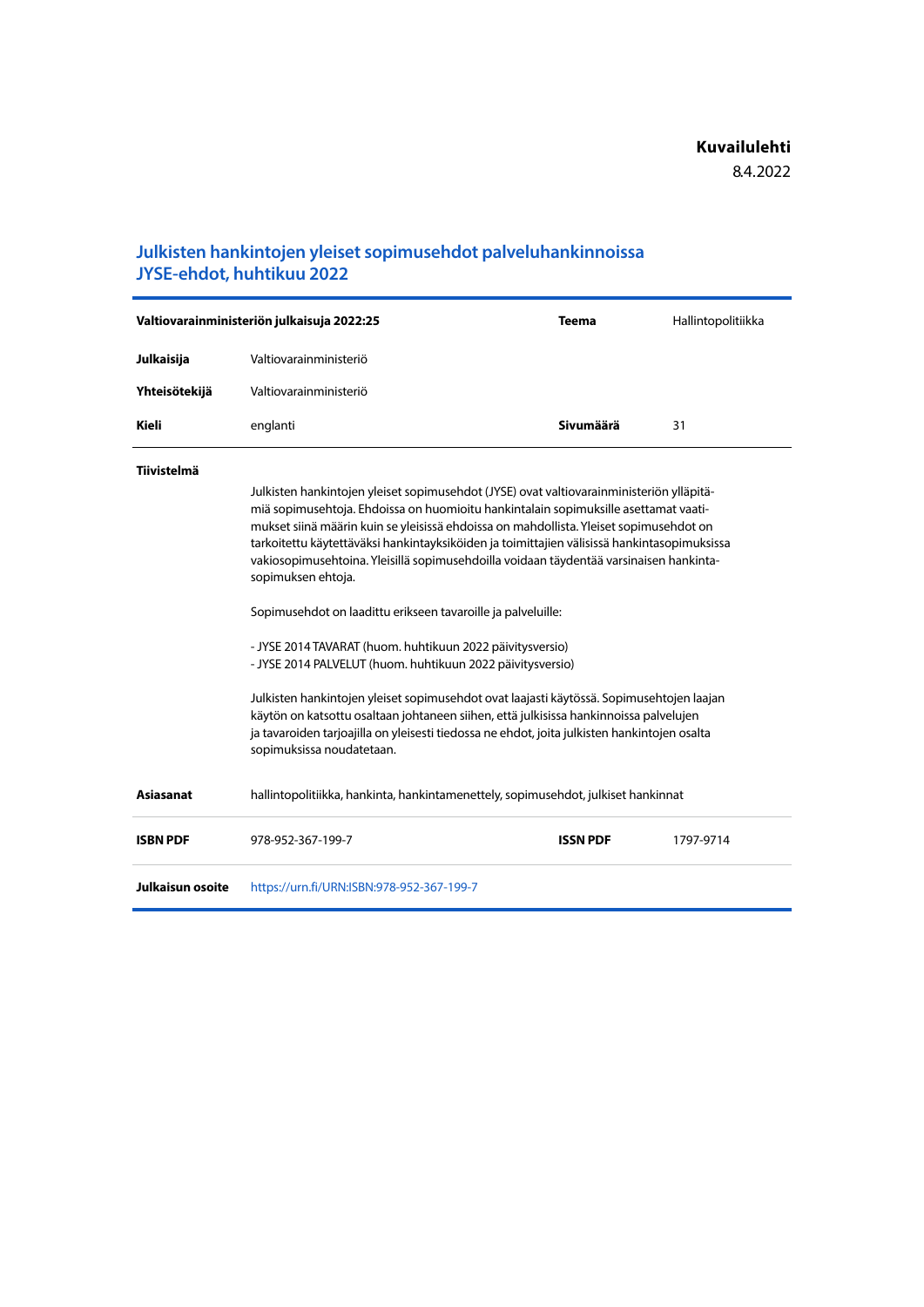### **Allmänna avtalsvillkor för offentlig upphandling av tjänster JYSE-villkor, april 2022**

|                   | Finansministeriets publikationer 2022:25                                                                                                                                                                                                                                                                                                                                                                                                                                            | <b>Tema</b>     | Förvaltningspolitiken |
|-------------------|-------------------------------------------------------------------------------------------------------------------------------------------------------------------------------------------------------------------------------------------------------------------------------------------------------------------------------------------------------------------------------------------------------------------------------------------------------------------------------------|-----------------|-----------------------|
| <b>Utgivare</b>   | Finansministeriet                                                                                                                                                                                                                                                                                                                                                                                                                                                                   |                 |                       |
| Utarbetad av      | Finansministeriet                                                                                                                                                                                                                                                                                                                                                                                                                                                                   |                 |                       |
| Språk             | engelska                                                                                                                                                                                                                                                                                                                                                                                                                                                                            | <b>Sidantal</b> | 31                    |
| Referat           |                                                                                                                                                                                                                                                                                                                                                                                                                                                                                     |                 |                       |
|                   | Finansministeriet svarar för de allmänna avtalsvillkoren för offentlig upphandling (JYSE).<br>I villkoren beaktas de krav som upphandlingslagen ställer på kontrakt i den mån det är<br>möjligt i fråga om allmänna villkor. De allmänna avtalsvillkoren är avsedda att användas som<br>standardavtalsvillkor i upphandlingskontrakt mellan upphandlande enheter och leverantörer.<br>De allmänna avtalsvillkoren kan komplettera villkoren i det egentliga upphandlingskontraktet. |                 |                       |
|                   | Det finns separata avtalsvillkor för varor och tjänster:                                                                                                                                                                                                                                                                                                                                                                                                                            |                 |                       |
|                   | - JYSE 2014 VAROR (obs. den uppdaterade versionen från april 2022)<br>- JYSE 2014 TJÄNSTER (obs. den uppdaterade versionen från april 2022)                                                                                                                                                                                                                                                                                                                                         |                 |                       |
|                   | De allmänna avtalsvillkoren för offentlig upphandling används i stor utsträckning. Detta anses<br>ha bidragit till att de som tillhandahåller tjänster och varor allmänt känner till de villkor som<br>iakttas i avtalen vid offentlig upphandling.                                                                                                                                                                                                                                 |                 |                       |
| <b>Nyckelord</b>  | förvaltningspolitiken, upphandling, upphandlingsförfarande, avtalsvillkor, offentlig upphandling                                                                                                                                                                                                                                                                                                                                                                                    |                 |                       |
| <b>ISBN PDF</b>   | 978-952-367-199-7                                                                                                                                                                                                                                                                                                                                                                                                                                                                   | <b>ISSN PDF</b> | 1797-9714             |
| <b>URN-adress</b> | https://urn.fi/URN:ISBN:978-952-367-199-7                                                                                                                                                                                                                                                                                                                                                                                                                                           |                 |                       |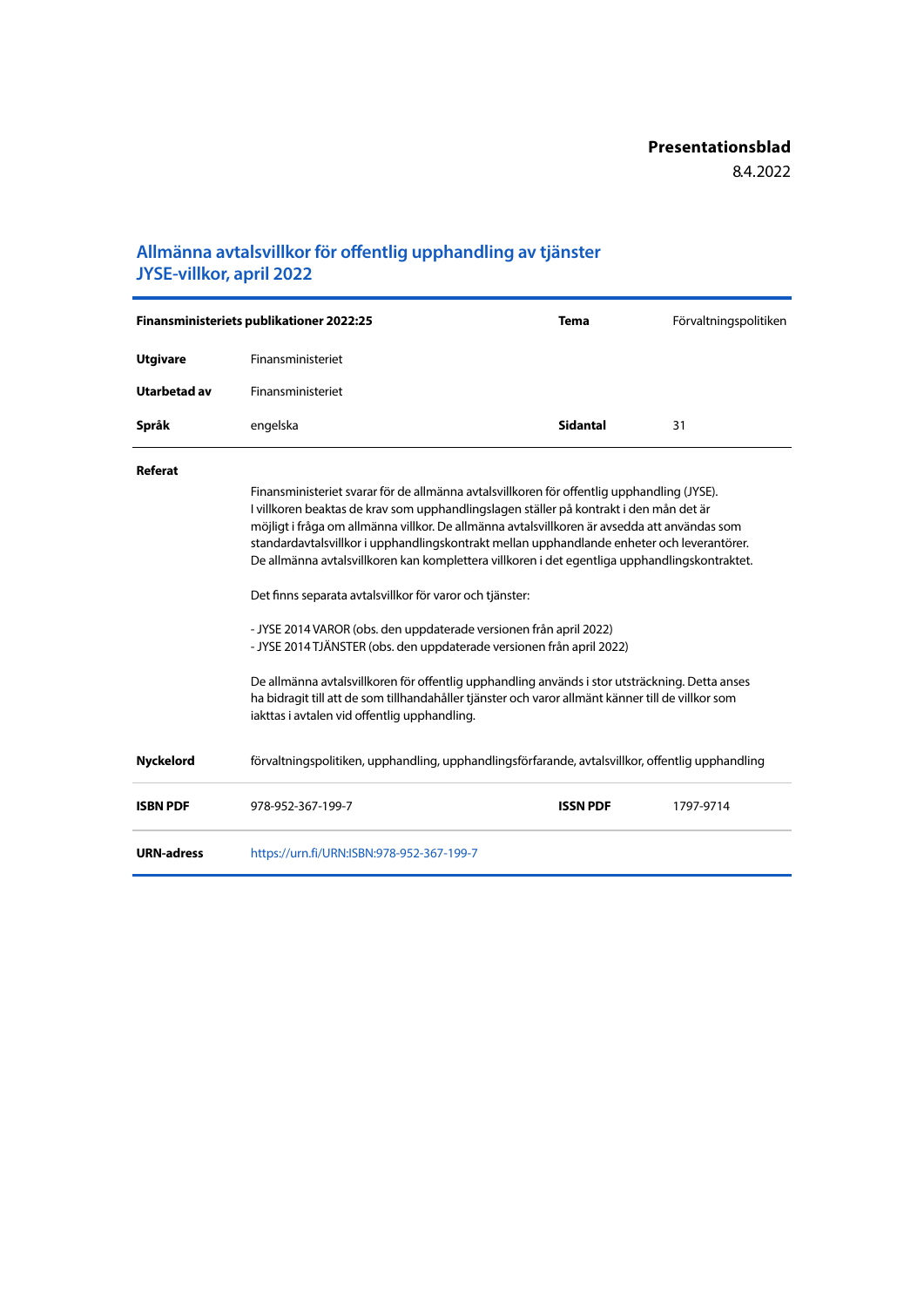## **Contents**

| 1              |    |                                                                                      |
|----------------|----|--------------------------------------------------------------------------------------|
| $\overline{2}$ |    | <b>General Terms of Public Procurement in Service Contracts (JYSE 2014 SERVICES)</b> |
|                | 1  |                                                                                      |
|                | 2  |                                                                                      |
|                | 3  |                                                                                      |
|                | 4  |                                                                                      |
|                | 5  |                                                                                      |
|                | 6  |                                                                                      |
|                | 7  |                                                                                      |
|                | 8  |                                                                                      |
|                | 9  |                                                                                      |
|                | 10 |                                                                                      |
|                | 11 |                                                                                      |
|                | 12 |                                                                                      |
|                | 13 |                                                                                      |
|                | 14 |                                                                                      |
|                | 15 |                                                                                      |
|                | 16 |                                                                                      |
|                | 17 | Compensation to the service user for damage caused by the service provider's         |
|                |    |                                                                                      |
|                | 18 |                                                                                      |
|                | 19 |                                                                                      |
|                | 20 |                                                                                      |
|                | 21 |                                                                                      |
|                | 22 |                                                                                      |
|                | 23 |                                                                                      |
|                | 24 |                                                                                      |
|                | 25 |                                                                                      |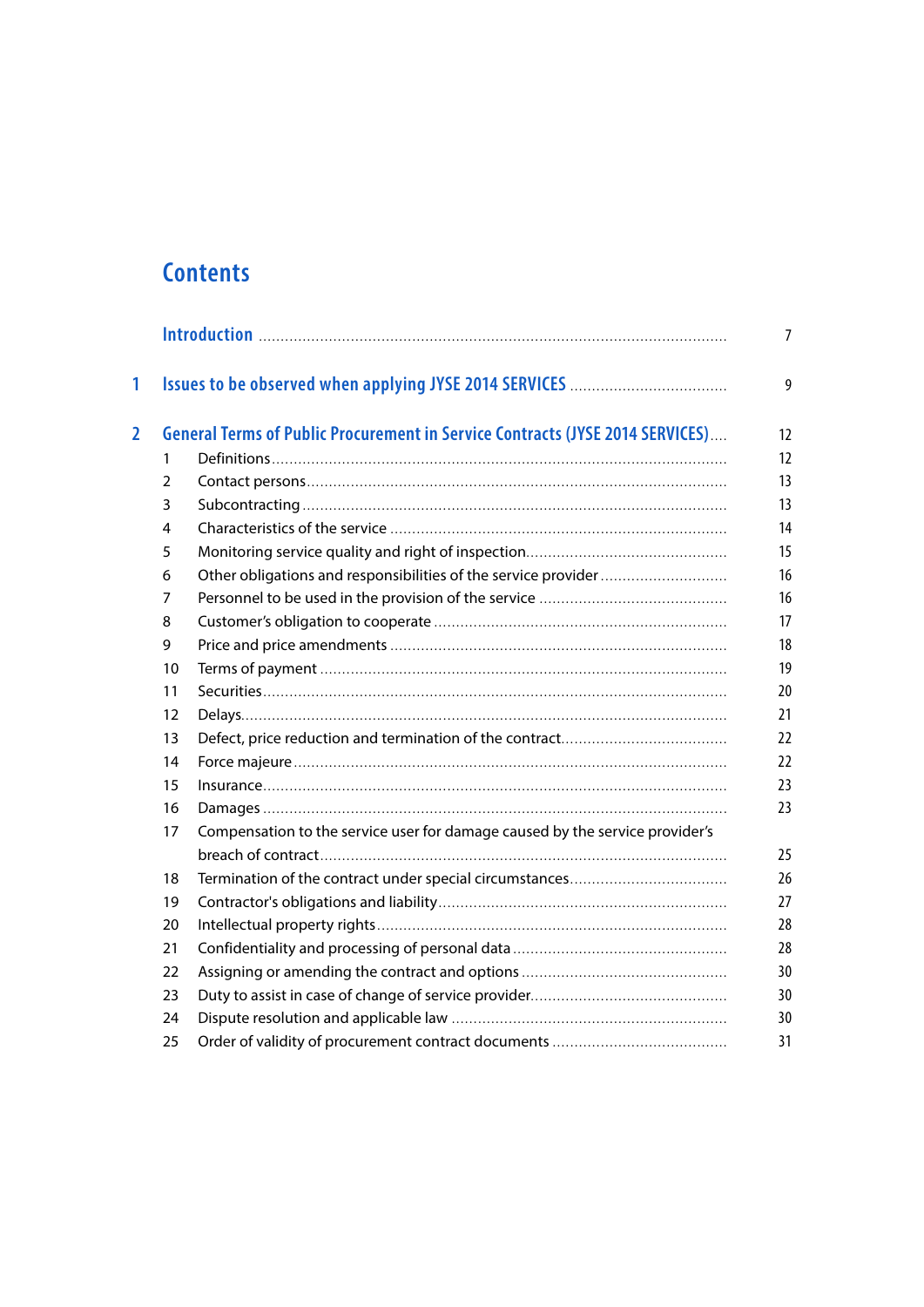#### <span id="page-7-0"></span>**INTRODUCTION**

On 22 December 1993, the Ministry of Trade and Industry approved the General Terms of Public Procurement (JYSE 1994) by virtue of the Government Decree on Public Procurement (1416/93). As the name suggests, the terms have been used not only in central government but also in local government and other public procurement units. Government Decree on Public Procurement (1416/93), which had formed the basis for the approval of the terms, was repealed when the new Act on Public Procurement (348/2007) entered into force on 1 June 2007.

As part of the general guidance on procurement activity and development thereof, the Ministry of Finance established on 18 November 2008 a working group on the General Terms of Public Procurement which was tasked to update and renew the General Terms of Public Procurement introduced in 1994. The working group arrived at a solution by which separate terms of contract were prepared for services and supplies: JYSE 2009 SUPPLIES and JYSE 2009 SERVICES.

Once JYSE 2009 had been in force for a few years, the Ministry of Finance established a working group to examine the need to update and amend the terms. The working group completed its task on 30 June 2014.

After that time, the JYSE 2014 terms have also been updated in August 2016, at which time modifications required by procurement directives prior to the entry into force of new national procurement legislation were taken into account. After the entry into force of the new national procurement legislation (Acts 1397/2016 and 1398/2016) at the beginning of 2017, JYSE 2014 was updated in April 2017 to take into account the procurement legislation reform.

The terms were updated in April 2022 so that the effects of sanctions imposed by the Finnish authorities, the European Union or the UN were included as grounds for termination of a procurement contract under special circumstances.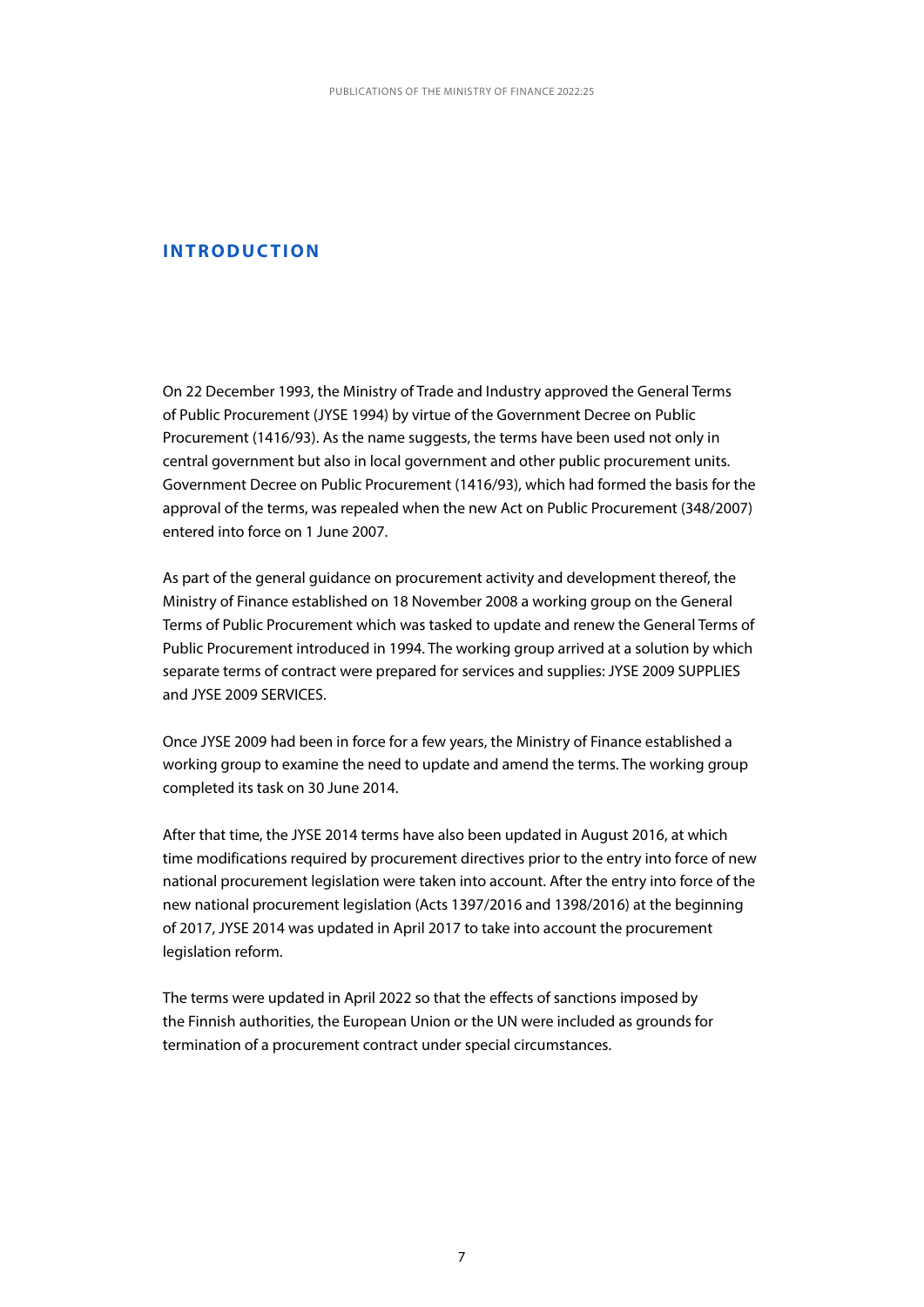These terms may be freely used and modified on a case-by-case basis also in the future. Below is a summary of the latest modifications.

### **JYSE 2014 SERVICES – version history**

| <b>Version</b>                                  | <b>Key changes</b>                                                                                                         |
|-------------------------------------------------|----------------------------------------------------------------------------------------------------------------------------|
| <b>Augusti 2016 /</b><br><b>Updated version</b> | 1.13 A definition of mandatory exclusion clauses was added for the duration<br>of the transition period                    |
|                                                 | 3.3 Service provider's obligation to provide information on subcontractors<br>used in customer's premises added            |
|                                                 | 3.7 Obligation to replace a subcontractor, references                                                                      |
|                                                 | 6.5 Obligation to submit an extract from the criminal record (with a<br>transition period)                                 |
|                                                 | 9.7 and 9.8 Terms on revising prices were clarified                                                                        |
|                                                 | 18.1 Termination of contract, exclusion clause                                                                             |
|                                                 | 18.3 References corrected                                                                                                  |
|                                                 | 18.4 Termination of procurement contract, material change to contract                                                      |
|                                                 | 18.5 Termination of procurement contract, severe breaches                                                                  |
|                                                 | 18.6 References corrected                                                                                                  |
| April 2017 /<br><b>Updated version</b>          | 1.13 Paragraph including a definition of a mandatory exclusion clause for<br>the duration of the transition period deleted |
|                                                 | 3.7 A reference to the new Procurement Act revised                                                                         |
|                                                 | 6.5 Deleted                                                                                                                |
|                                                 | 10.1 Electronic invoice introduced as the invoicing option                                                                 |
|                                                 | 10.2 Different terms of payment for electronic invoices and invoices<br>on paper deleted                                   |
|                                                 | 18.1 A reference to the new Procurement Act revised                                                                        |
|                                                 | 18.5 Wording specified                                                                                                     |
| April 2022 /                                    | 1.13 A definition of sanction added                                                                                        |
| <b>Updated version</b>                          | 3.7 Sanctions added as grounds for changing subcontractors                                                                 |
|                                                 | 18.1 Added sanctions imposed by the Finnish authorities, EU or UN as<br>grounds for termination                            |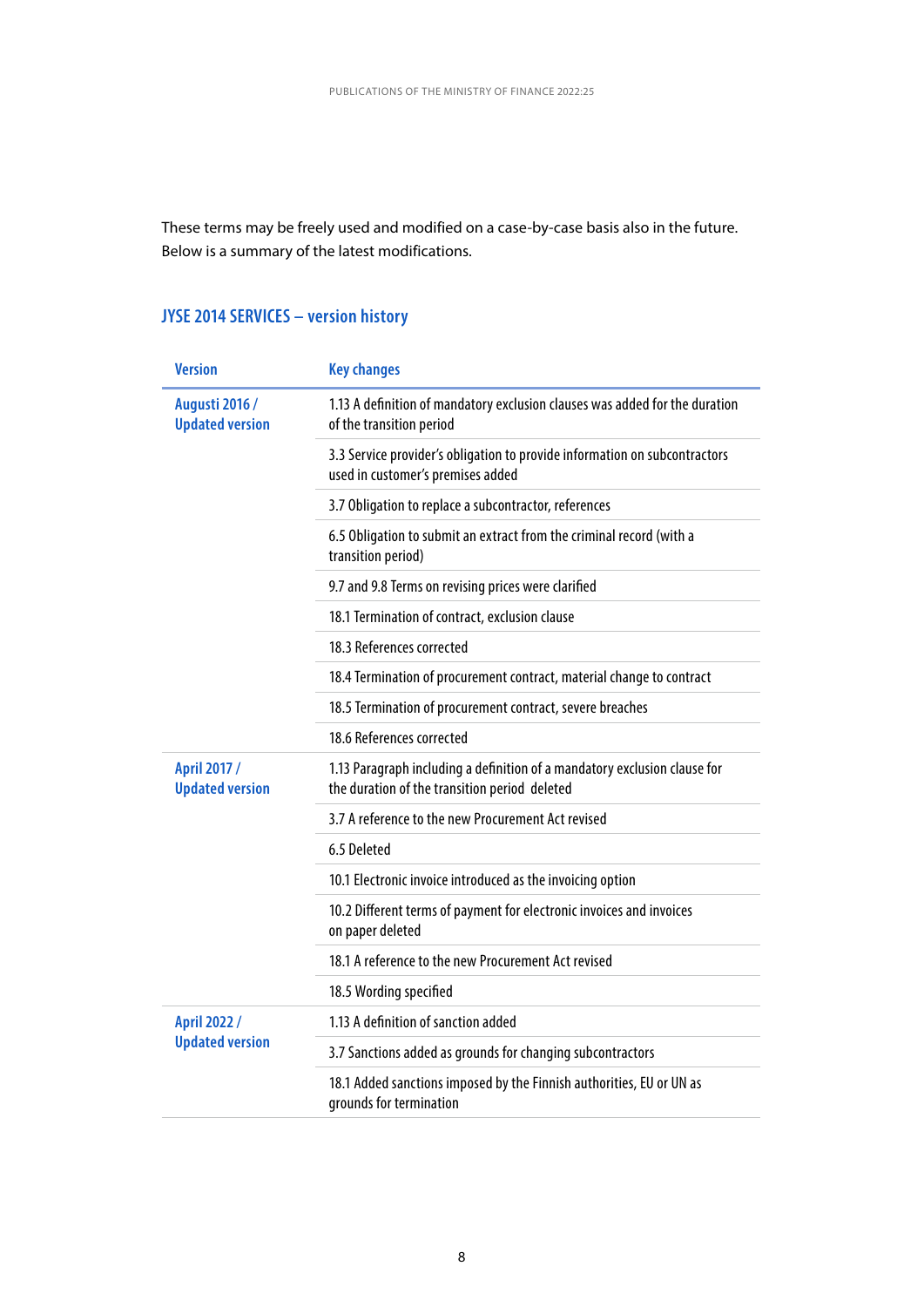# <span id="page-9-0"></span>**1 Issues to be observed when applying JYSE 2014 SERVICES**

#### **Value added tax**

In offers, the price is usually stated exclusive of value-added tax (VAT 0%). In accordance with JYSE 2014 SERVICES, the price does not include value added tax. This does not, however, influence the duty to pay value added tax. The service provider has the right to invoice the value added tax associated with the service from the customer.

#### **Advance payment**

Any advance payments are subject to a separate agreement. JYSE 2014 SERVICES includes provisions on the lodging of security for any advance payment made.

#### **Using index clauses**

A separate agreement should be made if the contracting parties wish to use index clauses.

#### **Options**

The term 'option' in JYSE 2014 SERVICES refers to a purchase option for additional services made in a procurement notice or an invitation to tender, or an option relating to additional services or an extension of the contract period. When submitting a tender in competitive tendering, the service provider commits to the terms stated in the invitation to tender, such as an option. Whether the option is used is at the sole discretion of the customer. If the customer decides to order additional services mentioned in a procurement notice or an invitation to tender from a service provider or decides to extend the contract period by exercising an option mentioned in the competitive tender documents, the service provider is obliged to provide the service in question.

#### **Damages to service user**

Under chapter 17 of JYSE 2014 SERVICES, the service provider is obliged to compensate any damages to the service user that arise from the service provider's breach of contract. The term 'service user' is defined in Clause 1.6. The limitations of liability specified in Chapter 16 do not apply to this liability. Chapter 17 on the rights of service users clarifies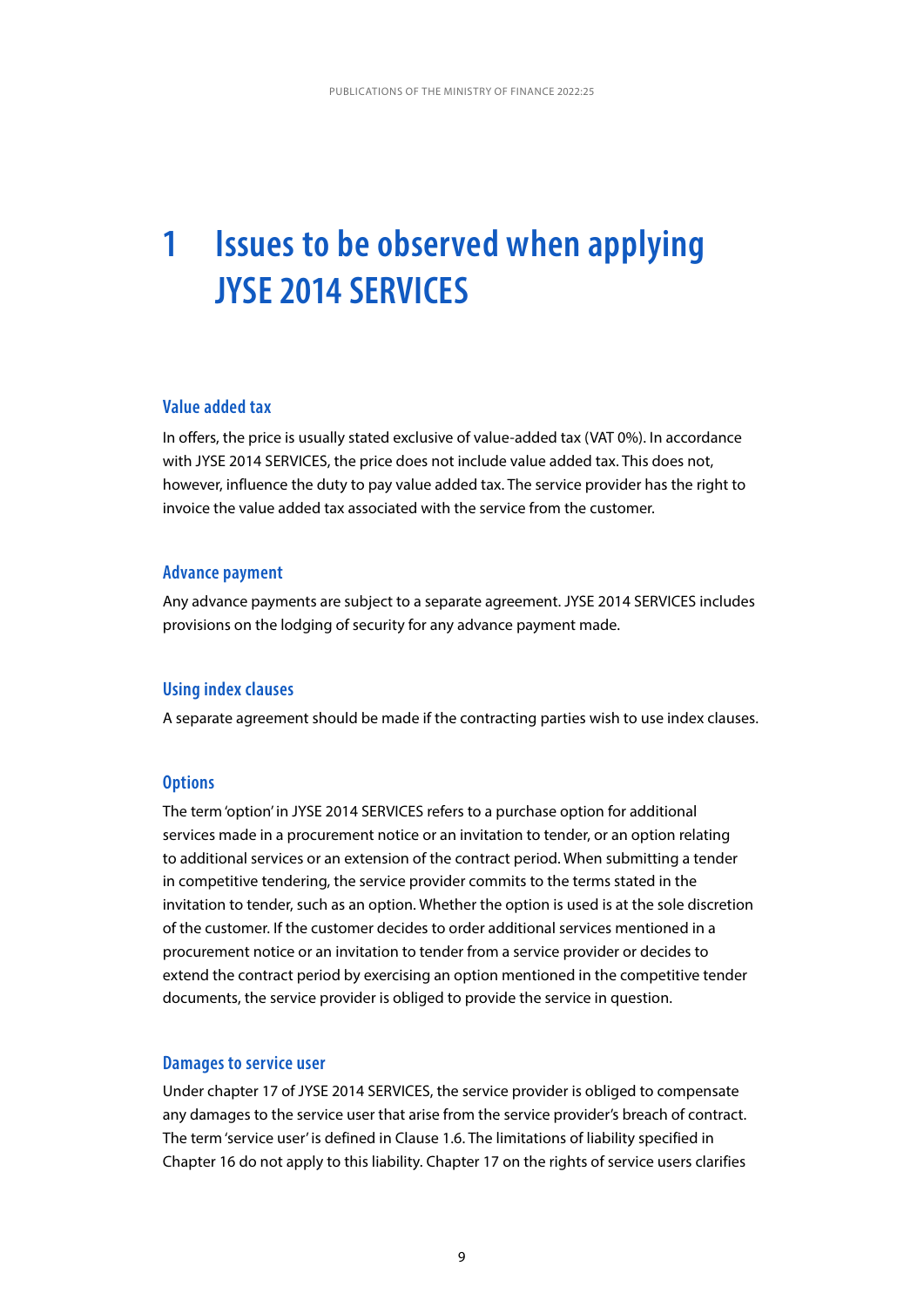the service provider's liability for damages and procedures related to the processing of claims for compensation between the service provider and the customer. The aim is that rather than the customer acting as an intermediary in the process, the service provider will handle the matter directly with the service user.

The service provider and the customer may establish rights for the service user in the procurement contract. Under Chapter 17, the service user is entitled to compensation for damage from the service provider for any damage caused by the service provider due to a breach of contract. The duty of care required from the service provider should, if necessary, be defined in the procurement contract. General principles relating to contractual liability, including the wronged party's contributory negligence to the damage or the damage being caused by a reason not attributable to the service provider, will limit the service provider's liability or discharge the service provider from the liability. The service provider and the customer can only agree to the advantage, not injury, of a third party.

#### **Language to be used in service provision**

In these terms, the services are defined as being provided in the Finnish language. If service is required in another language, Clauses 4.5 and 6.3 shall be amended accordingly.

#### **Service levels and personnel**

In the invitation to tender and procurement contract, the procurement unit shall specify with care the service to be acquired and its quality, including any service level requirements. Furthermore, the procurement unit shall, when necessary, determine any specific training and competence requirements set for the personnel to be used when providing the service.

#### **Documents and registers related to the service**

Whenever a public administration unit purchases services from a private company or private service provider, agreeing on the responsibilities of keeping a register and maintain documents related to the services purchased is important. The contract shall specify on whose behalf the service provider acts and who acts as the controller (register keeper) with regard to the personal data files and documents generated in the course of the activities. Responsibilities and procedures related to the protection, processing and disclosure of materials generated in the course of the activities shall be recorded in the contract. In addition to the provisions laid down in Chapter 21 of JYSE 2014 SERVICES regarding confidentiality and processing of personal data, it should be agreed on how and when the documents will be transferred to the customer's archives (e.g. when the activities are terminated or when the customer relationship ends, etc.). In addition,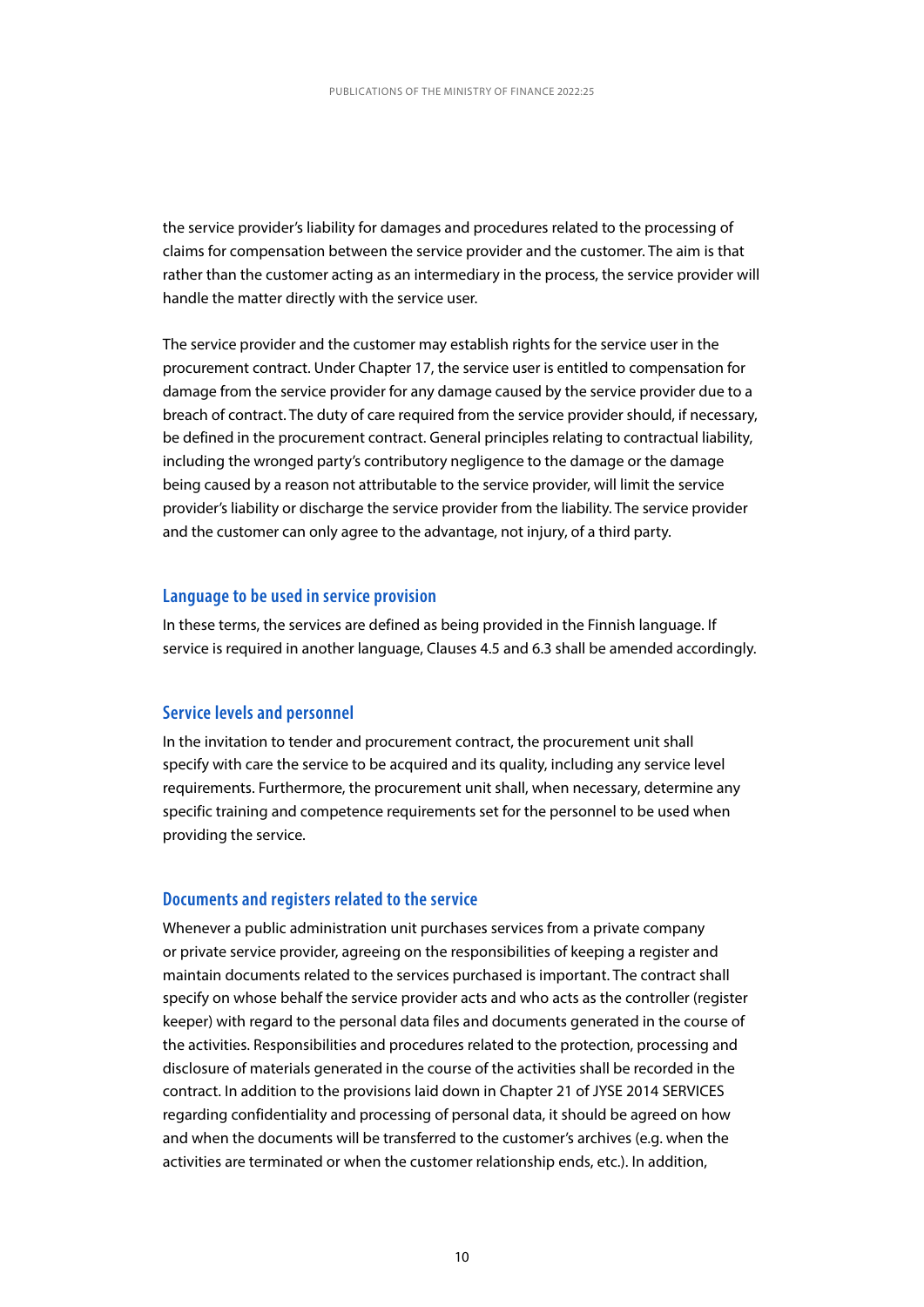agreements on any costs arising from the transfer of information shall be made (such as documents that are to be stored permanently).

#### **Minimum delivery and invoicing charges**

Pursuant to JYSE 2014 SERVICES, the service provider does have any right to levy any minimum delivery or invoicing charges. Suppliers should therefore take costs arising from any small deliveries into consideration in the price of the services.

#### **Deliveries in case of disturbances or exceptional circumstances**

JYSE 2014 SERVICES does not include any specific terms and conditions regarding deliveries under exceptional circumstances. Public administration actors shall ensure that even outsourced activities are managed as well as possible under all circumstances (section 12 of the Emergency Powers Act, 1552/2011). Critical functions shall be identified and the invitation to tender shall, if necessary, include the duty to prepare in order to safeguard the continuity of operations.

#### **Damages**

Under JYSE 2014 SERVICES, only direct damages shall be compensated in principle, and the maximum amount of liability for damages is defined as five times the calculated value of the procurement contract. In JYSE 2014 SERVICES, 'direct and indirect damages' refer to the division into direct and indirect damages laid down in section 67 of the Sale of Goods Act (355/1987), even though the Sale of Goods Act is not applied to the acquisition of services. Under these terms, the aforementioned limitations of liability do not apply if the other contracting party has caused the damage wilfully or through gross negligence, violated the confidentiality obligations or violated any intellectual property rights.

In certain procurement contracts, deviating from the maximum amount of liability for damages specified in JYSE 2014 SERVICES may be appropriate. If the parties do not wish to limit the liability for damages regarding the maximum amount of compensation by way of agreement, a notification on this deviation from Clauses 16.4 and 16.5 shall be made.

#### **Notification of defect and claim period**

JYSE 2014 SERVICES state that the service provider should be notified of any defects with- in a reasonable time of the defect having been detected without specifying any specific deadline for submitting a claim. As procurement units purchase a large number of different types of supplies, the reasonable claim periods differ significantly. If the contracting parties consider it necessary to agree on more specific claim periods, these should be agreed separately.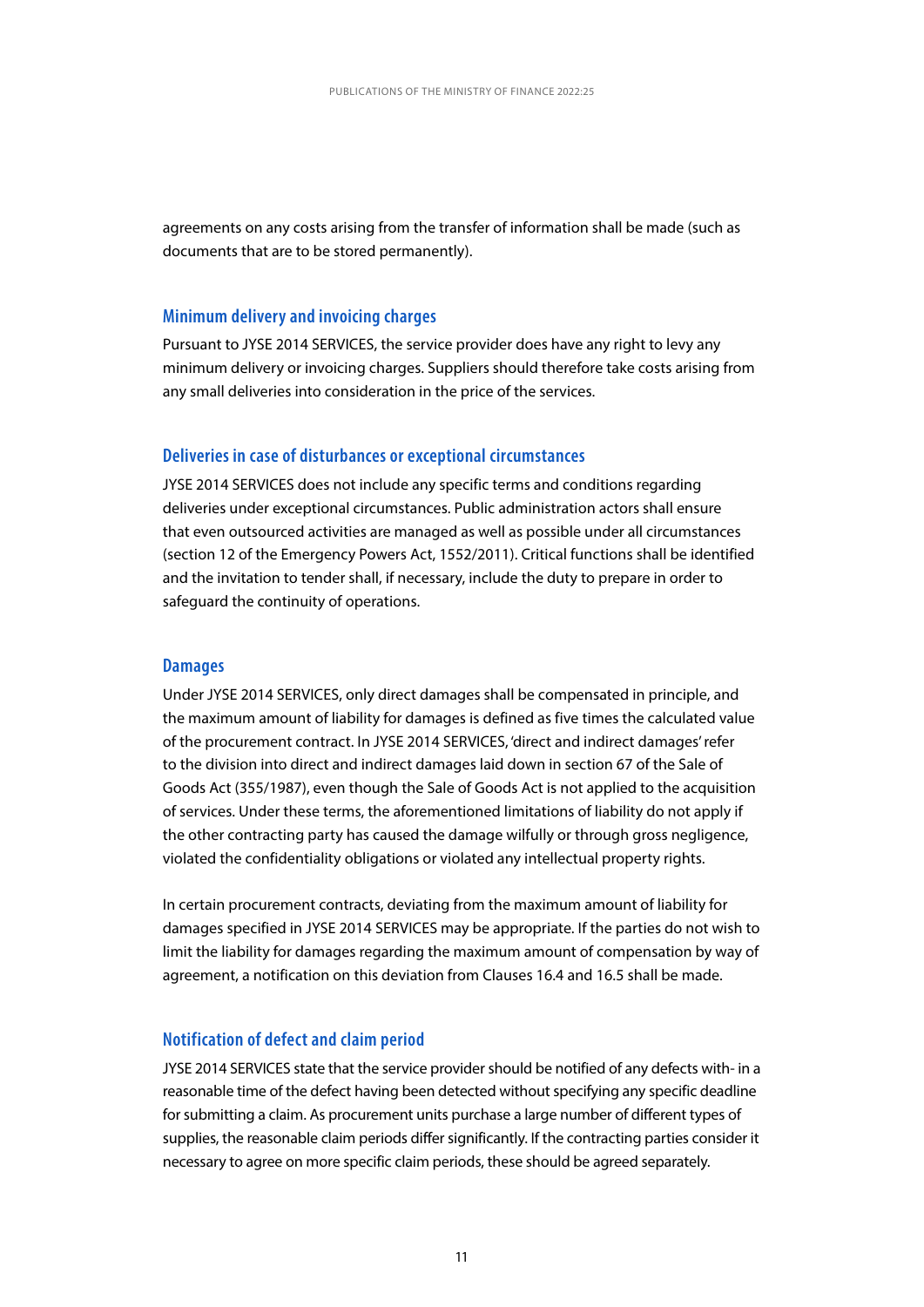# <span id="page-12-0"></span>**2 General Terms of Public Procurement in Service Contracts (JYSE 2014 SERVICES)**

#### **1 Definitions**

#### **1.1 Subcontractor**

A third party contributing to the provision of the services referred to in the procurement contract.

#### **1.2 Procurement contract**

A contract between the customer and the service provider for the provision of services in accordance with the contractual terms. The term 'procurement contract' refers to the documents laid down in Chapter 25.

#### **1.3 Amendment**

An agreed change to the original scope or content of the service, or additional work.

#### **1.4 Service**

The service that is the subject of the procurement contract as well as the related goods, documents, service documentation and intellectual property rights, if any, to the agreed extent.

#### **1.5 Service documentation**

The service documentation includes but is not limited to service process descriptions, manuals and instructions as well as materials within the service provider's maintenance responsibility required for providing and developing the service.

#### **1.6 Service user**

The term 'service user' refers to a third party that has the right to benefit from or use the services referred to in the procurement contract.

#### **1.7 End result of the service**

A report, a plan, research results or other performance arising as the end result of the provided service.

#### **1.8 Service provider**

The company or other operator that has undertaken to deliver the service to the customer.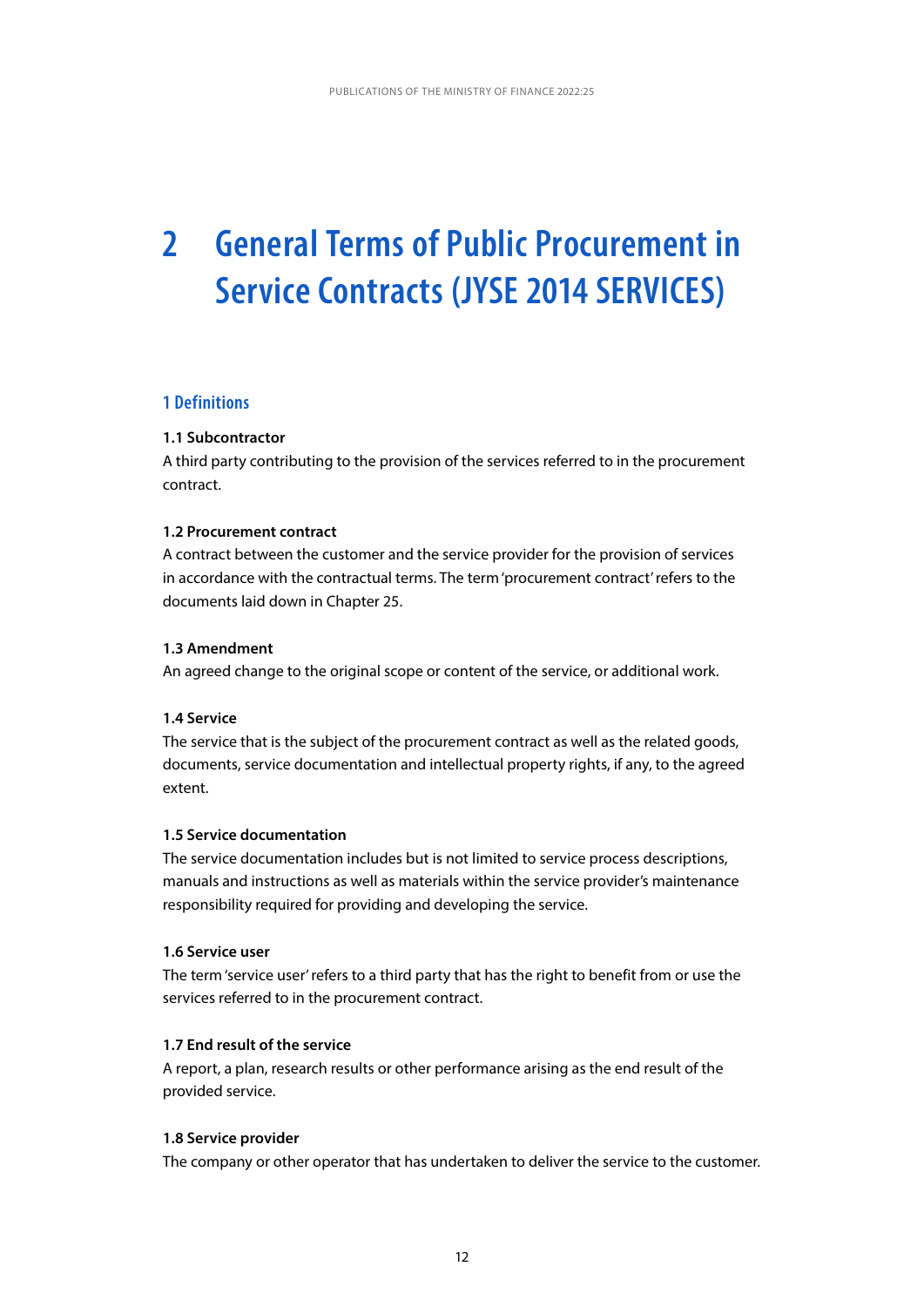#### <span id="page-13-0"></span>**1.9 Contractual penalty**

A penalty separately agreed by the contracting parties which the service provider is obligated to pay to the customer in cases of a breach of contract separately specified by the contracting parties. The customer has the right to the contractual penalty without having to demonstrate the losses to the customer that have arisen from the service provider's breach of contract.

#### **1.10 Customer**

The procurement unit acquiring the service on the basis of the procurement contract.

#### **1.11 Delay penalty**

A penalty that the service provider is obliged to pay to the customer in the event of a delay attributable to the service provider.

#### **1.12 Defect**

If the service does not meet the requirements set in Chapter 4, it is defective.

#### **1.13 Sanction**

Sanction means a sanction imposed by the Finnish authorities, the European Union or the United Nations.

#### **2 Contact persons**

2.1 Both contracting parties shall nominate a contact person whose task it is to supervise and monitor the implementation of the procurement contract and to communicate on issues relating to its implementation. Unless otherwise agreed, the contact persons do not have the right to amend the procurement contract. A contracting party shall inform the contact person of the other contracting party without delay and in writing if a contact person changes.

#### **3 Subcontracting**

3.1 The service provider bears overall responsibility for meeting the obligations under the procurement contract, regardless of whether the service provider provides the service itself or uses subcontractors.

3.2 The service provider has the right to use subcontractors when providing the service. The service provider is responsible for the work of a subcontractor as for its own and is obligated to ensure that the subcontractor complies with the obligations laid down in the procurement contract.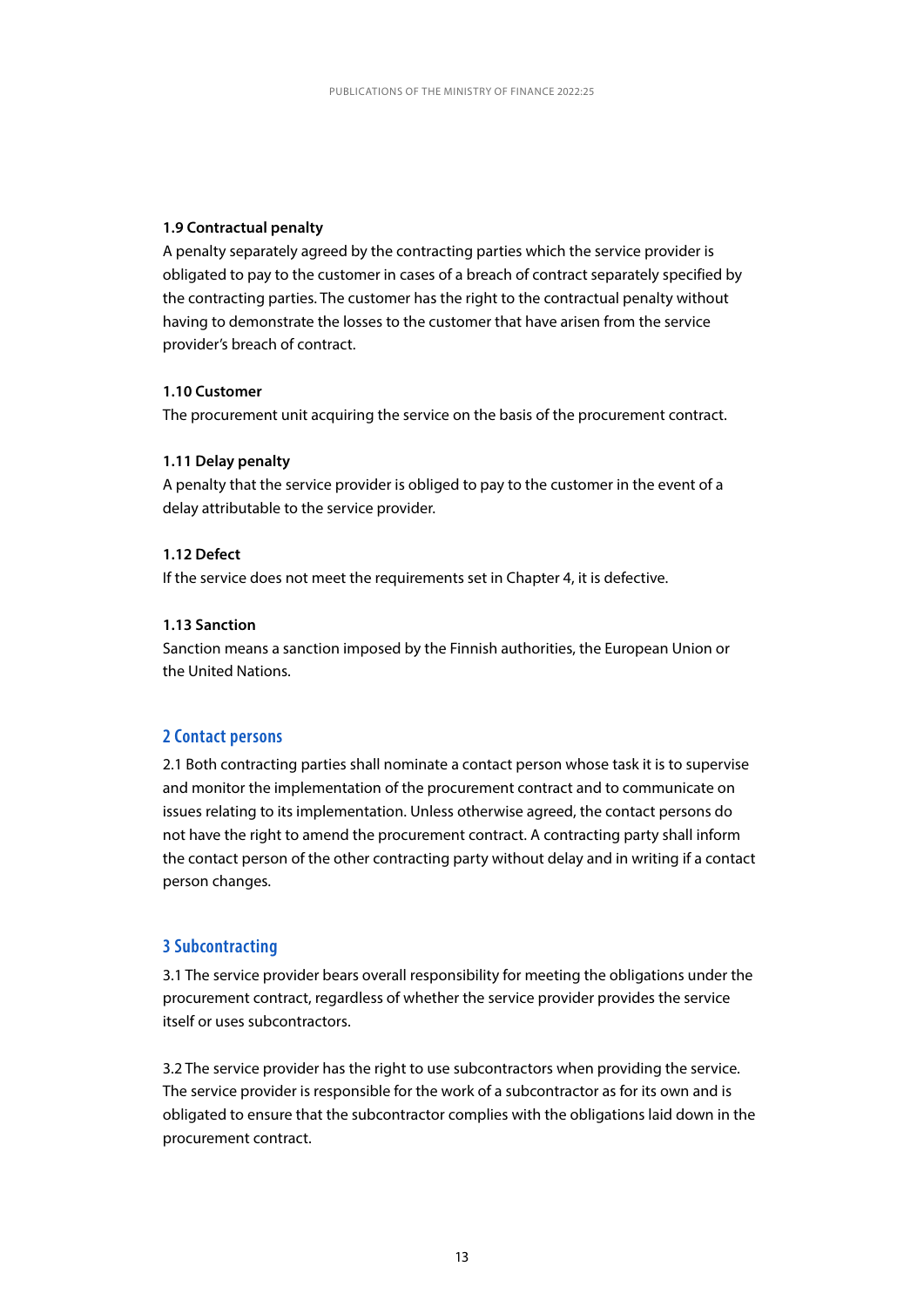<span id="page-14-0"></span>3.3 If the services are provided in facilities that are under the direct supervision of the customer and the service provider uses subcontractors to provide the service, the service provider shall submit to the client the names, contact details and legal representatives of the subcontractors before starting the provision of the service, unless this information has been stated in the procurement agreement. Furthermore, the supplier shall notify the client of any changes and additions to its subcontractors as referred to in this section.

3.4 The service provider does not have the right to replace a subcontractor named in the procurement contract or a subcontractor contributing to the fulfilment of material contractual obligations without the customer's consent.

3.5 However, if a subcontractor named in the procurement contract or a subcontractor contributing to the fulfilment of material contractual obligations is unable to contribute to the fulfilment of obligations under the procurement contract for reasons not attributable to the service provider or caused by a force majeure event, the service provider has the right to replace the original subcontractor with another subcontractor that is able to offer corresponding resources and quality that meets with the customer's approval. The customer may only refuse to accept a replacement subcontractor proposed by the service provider for a justified reason. If the service provider is unable to propose a replacement subcontractor that the customer can approve within a reasonable period of time, the customer has the right to terminate the procurement contract with six (6) months' notice.

3.6 Upon request from the customer, the service provider shall provide an account of the subcontractors it uses.

3.7 Should the customer so require, the service provider is obliged to replace a subcontractor who is subject to a mandatory criterion for exclusion referred to in legislation on public contracts or a discretionary criterion for exclusion referred to in section 81, subsection 1, points 3–11 of the Act on Public Procurement and Concession Contracts (1397/2016), or a sanction or asset freeze imposed by the European Union (EU) or the United Nations (UN) or the Finnish authorities, even if the criterion has arisen or the sanction has been imposed after the beginning of the contractual relation.

#### **4 Characteristics of the service**

4.1 The service shall correspond to the agreed specifications throughout the contract period. The service shall also correspond to information provided to the customer regarding the content, performance or other issues related to service quality.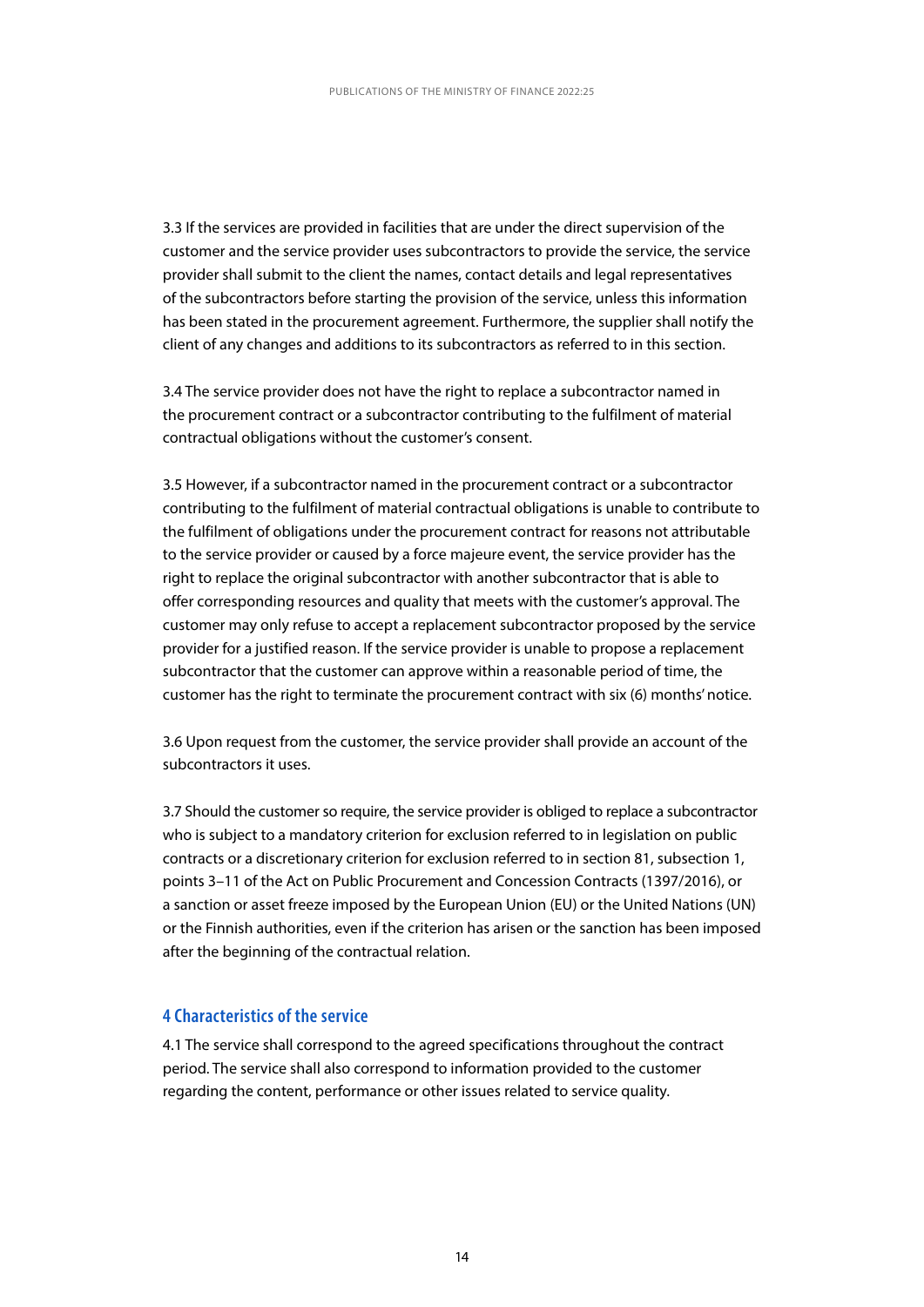<span id="page-15-0"></span>4.2 The service shall be suited for the purpose for which such services are usually applied. The quality of the service shall, at the minimum, correspond to any samples delivered to the customer in advance.

4.3 The service shall meet the regulations of the European Union's mandatory legislation and of Finnish laws and decrees, as well as regulations issued by the authorities.

4.4 The service provider shall provide the services prudently, with care and with expertise that can reasonably be expected from a competent service provider.

4.5 The service shall be provided in the Finnish language, unless otherwise agreed. The persons providing the service shall have the language skills required for performing the duties.

#### **5 Monitoring service quality and right of inspection**

5.1 The service provider shall monitor the implementation of the service and service quality and report to the customer on factors relating to the provision of the service in the agreed manner. The service provider undertakes to develop its operations during the contract period in order to improve service quality. Should the customer so require, the service provider shall monitor service quality with a customer feedback system.

5.2 The customer will perform quality monitoring in accordance with its own needs. The service provider shall supply any information requested by the customer for quality monitoring purposes by the agreed deadline.

5.3 The customer and service provider shall meet at agreed intervals in service monitoring meetings. The contracting parties shall process matters relating to, for example, provision of the service, quality, claims, customer feedback and future service needs.

5.4 During the contract period, the customer has the right to, at its own cost, inspect or have an independent third party investigate whether the service complies with requirements and whether the service provider has operated in compliance with the procurement contract. The customer or the customer's representative has the right to access the premises in which the service is provided as well as to interview personnel involved in providing the service and to familiarise itself with documents of the service provider that are necessary to evaluate the minimum requirements set for the operations and the quality of the service. The customer only has the right to inspect information that relates to the fulfilment of the contractual obligations of the procurement contract.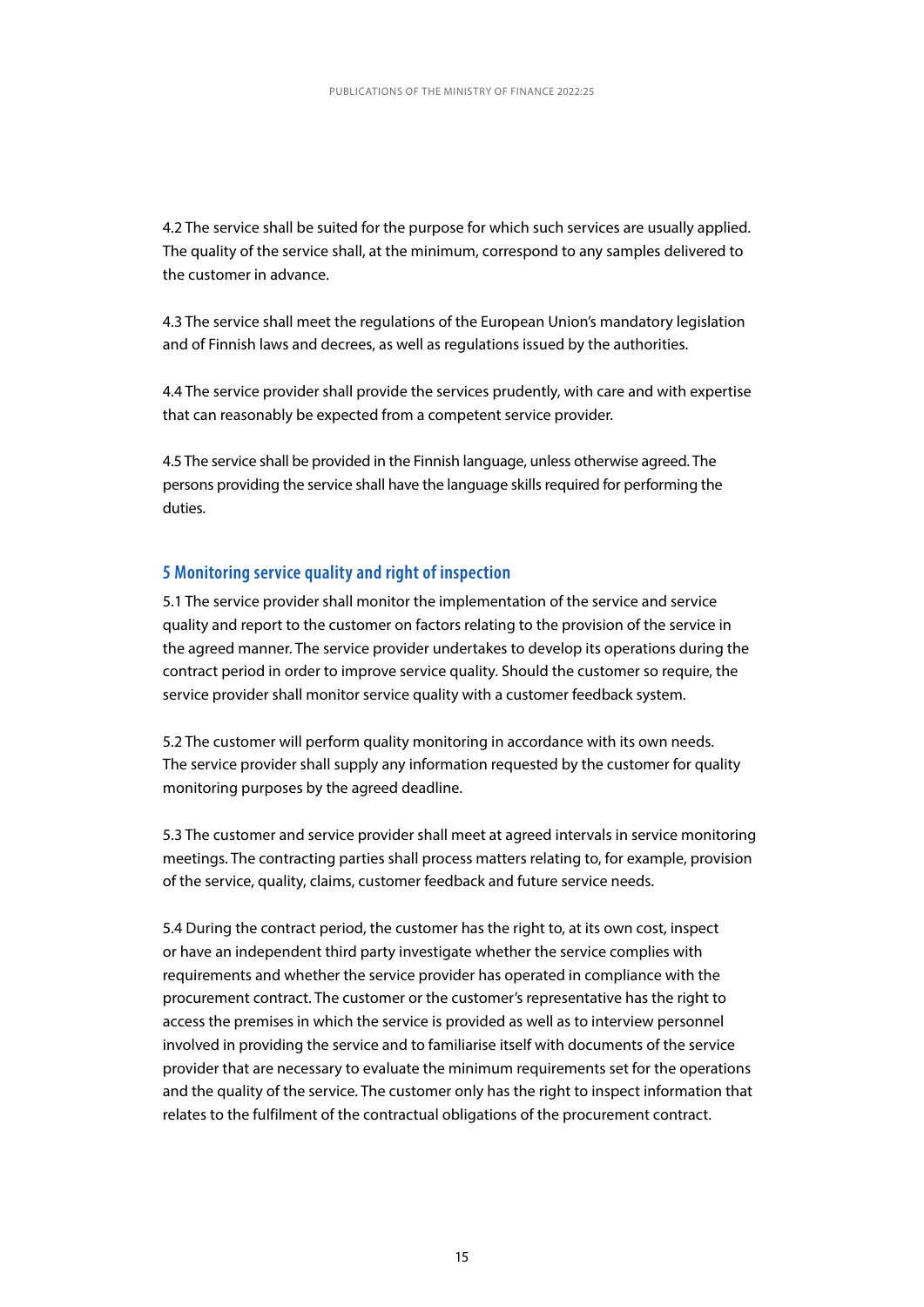<span id="page-16-0"></span>5.5 The customer shall provide an advance notification of an inspection visit. The service provider has the right to postpone an inspection visit by a maximum of 14 days from the date proposed by the customer for a justified reason.

5.6 The service provider has the right to demand that the party performing the inspection signs a confidentiality agreement regarding the inspection. The confidentiality agreement may not prevent the reporting of the results of the inspection to the customer or contain any financial sanctions or damages that are not laid down in the procurement contract.

#### **6 Other obligations and responsibilities of the service provider**

6.1 The service provider undertakes to cooperate with any other service providers and suppliers providing services to the customer at any given time so as to enable a flexible overall service configuration for the customer without interruptions. The service providers' cooperation shall be arranged in a manner which ensures that none of the service providers' business or trade secrets be disclosed.

6.2 Should the need for cooperation change during the procurement contract period and this result in additional costs to the service provider, the contracting parties shall agree on the allocation of costs before initiating the activity that will give rise to additional costs.

6.3 The service provider shall maintain documentation relating to the service. Unless otherwise agreed, the service documentation shall be in the Finnish language.

6.4 The service provider shall maintain a list of cases of loss in which losses have been incurred by the customer, the service user or a third party. The service provider is obligated to notify the customer of any such losses.

#### **7 Personnel to be used in the provision of the service**

7.1 The service provider shall use individuals possessing suitable competence and experience for providing the service. The service provider shall avoid changing of the employees who provide the service. Changes of personnel must not impair service quality.

7.2 If the customer requires that the personnel involved in providing the service are to be identified, the identified persons shall provide the services covered by the procurement contract. The service provider does not have the right to replace a named person without the customer's consent. If a named person is unable to contribute to the provision of the service under the procurement contract due to reasons not attributable to the service provider or due to a force majeure event, the service provider has the right to replace the person with another person who possesses the corresponding expertise and meets with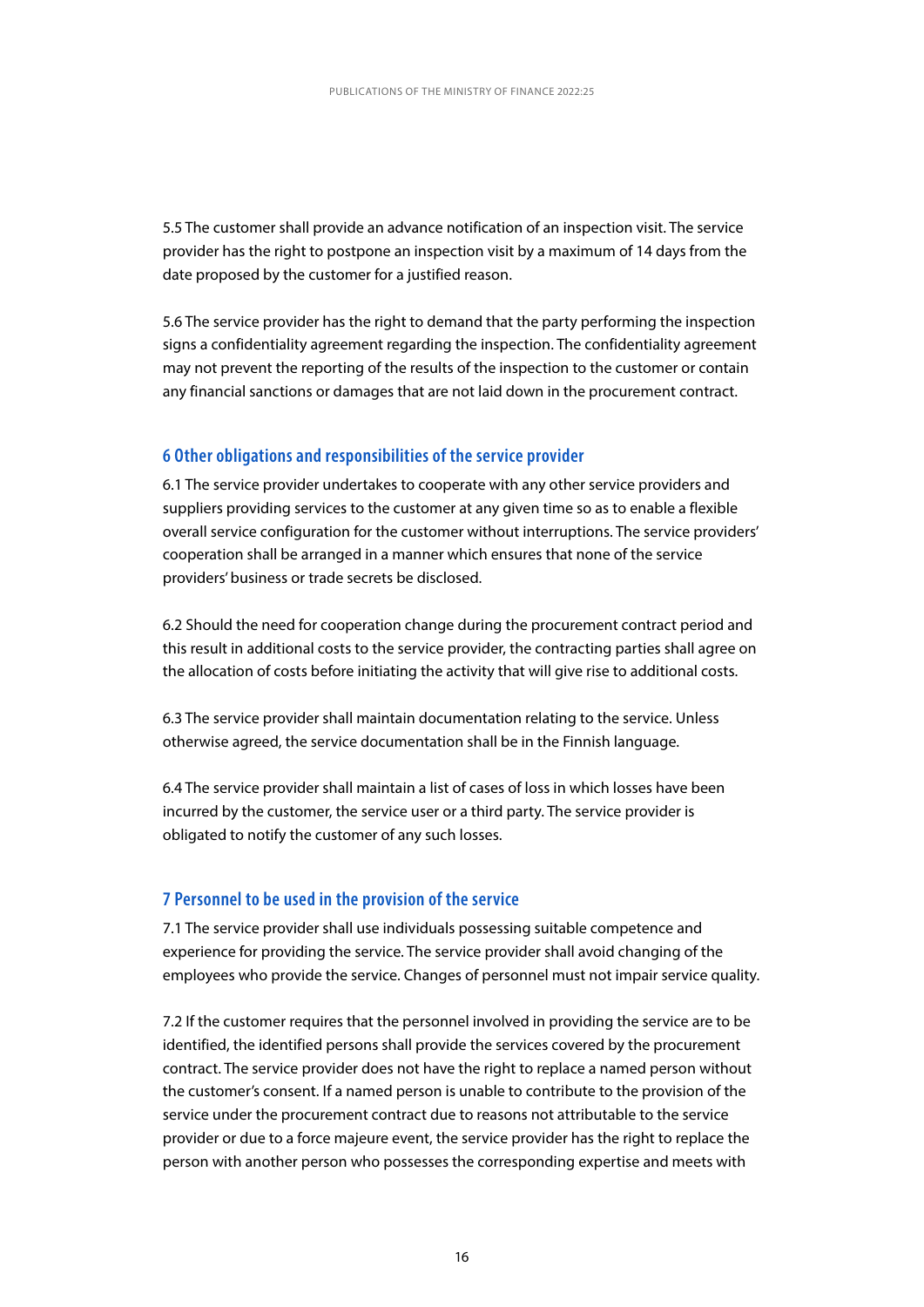<span id="page-17-0"></span>the customer's approval. The customer may only refuse to accept a substitute proposed by the service provider for a justified reason. If the service provider is unable to propose a substitute that the customer can approve within a reasonable period of time, the customer has the right to terminate the procurement contract with six (6) months' notice.

7.3 Should the customer so demand, the service provider shall, without delay and at no extra charge, replace a person involved in the provision of the service who lacks the adequate professional skills or is otherwise unsuitable for the position in question.

7.4 The service provider or its personnel are not in an employment relationship or public office relationship with the customer when handling the tasks according to the contract.

7.5 When working in the customer's premises, the personnel used when providing the service shall comply with the customer's instructions and regulations relating to security, data protection and general behaviour as well as other instructions and regulations. The customer shall notify the service provider in advance of any and all procedural obligations for the personnel used when providing the service. The service provider shall retain work management and supervision responsibility for its personnel, unless personnel hire or transfer of responsibility for work management and supervision has been separately agreed on.

7.6 If a transfer of business takes place between the contracting parties in which personnel in the customer's employ are transferred to the service provider's employment or the invitation to tender requires that personnel in the customer's employment are to be transferred to the service provider's employment using their former terms of employment, statutory provisions on the transfer of business shall be applied to the transferring personnel.

7.7 If an employee of the service provider or its subcontractor is a person referred to in section 3, subsection 2a of the Aliens Act (301/2004), and this person works at the customer's premises or worksite, the service provider is obligated to ensure that the employee holds an employed person's residence permit or another document that grants a residence permit.

#### **8 Customer's obligation to cooperate**

8.1 The customer is responsible for ensuring that the tasks within the customer's responsibility are performed in accordance with the procurement contract.

8.2 The customer shall provide the service provider with sufficient and correct information for the provision of the service.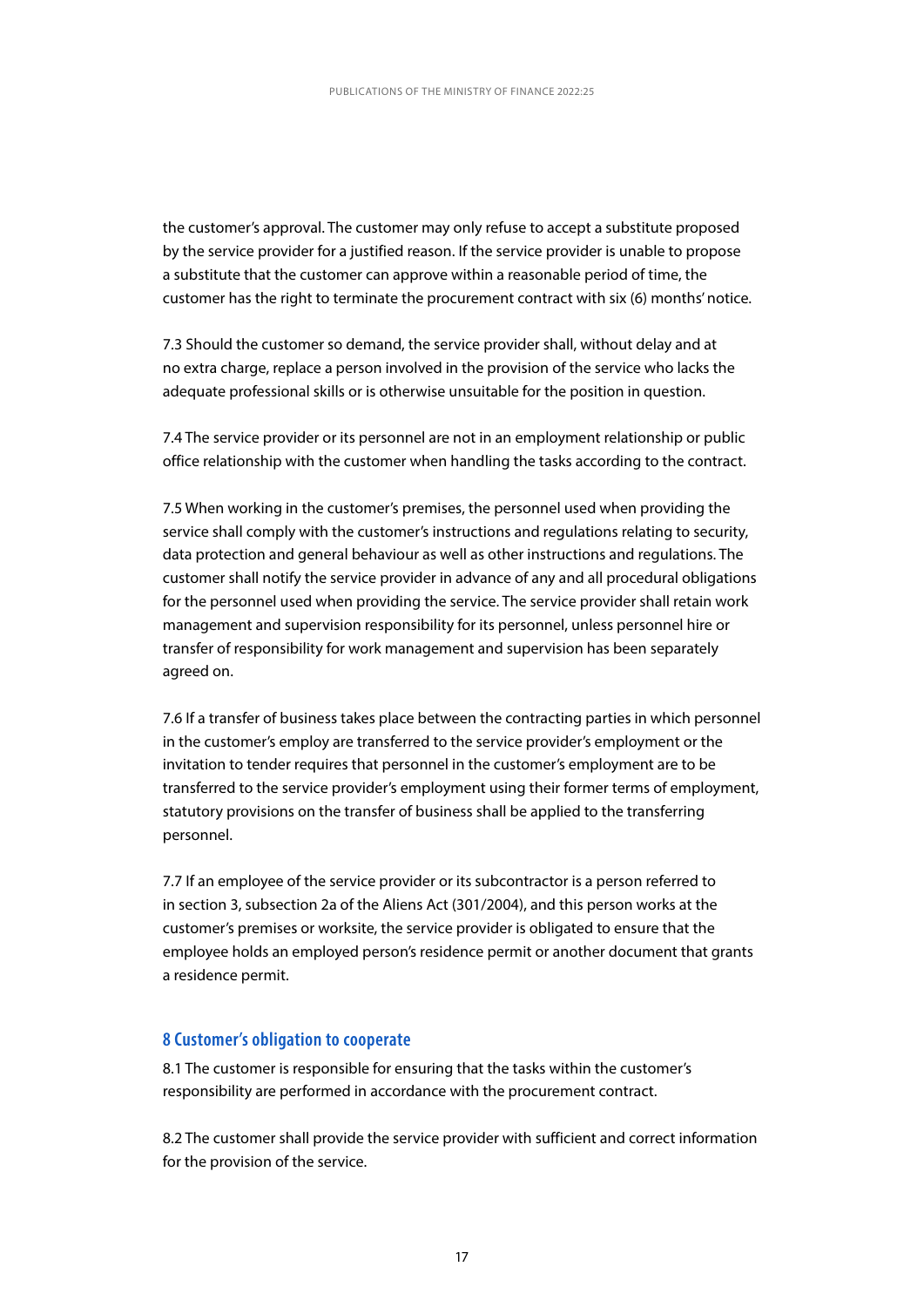8.3 The customer shall ensure that the service provider's personnel can, when necessary, access the customer's premises or equipment as agreed.

#### **9 Price and price amendments**

9.1 The price shall be fixed for a period of 12 months from the beginning of the contract period, unless otherwise agreed. The price does not include value added tax.

9.2 The service provider shall invoice value added tax in accordance with the currently valid Value Added Tax Act.

9.3 The price shall include all costs incurred from the provision of the service, including but not limited to travel and accommodation costs, daily allowances, overtime compensation as well as any indirect taxes and fees, excluding value-added tax, payable by the supplier and applicable at the time of the deadline for offers.

9.4 Unless otherwise agreed, the service provider is not entitled to levy any minimum delivery or invoicing charges.

9.5 Any advance payment shall be considered a fixed part of the contract price.

9.6 The service provider has the right to take into consideration in the price direct costs arising from new public charges decreed by the authorities or increases of existing charges that take place after the submission of the tender and directly influence the service provided for the customer, provided that they were not known when the offer was prepared and that the service provider is able to justify the price change. In such a case, the price shall be revised accordingly from the date when said changes enter into force. The service provider has the aforementioned right even in the case the price is fixed. Should the customer so demand, the service provider is also obliged to observe in the price any changes caused by the elimination or reduction of such charges.

9.7 During the contract period, the service provider has the right to revise the price if the following prerequisites are met:

- − the price adjustment is based on general cost development of the service;
- − the reason for the price adjustment has arisen after signing of the procurement contract;
- − the reason for the price revision has an immediate effect on the price of the service covered by the contract; and
- − the reason for the price change is not attributable to the service provider's activities (apart from changes based on general salary development).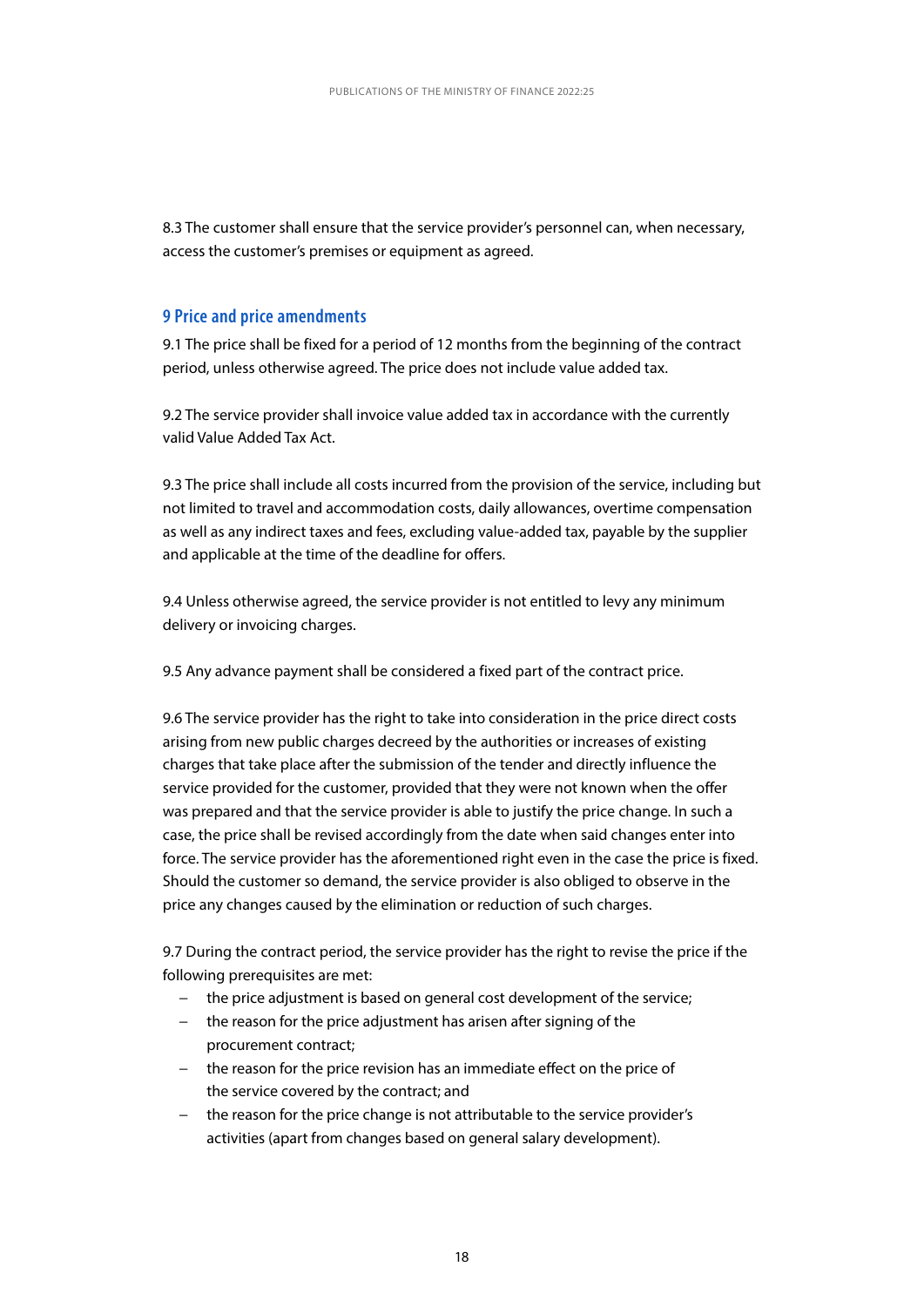<span id="page-19-0"></span>The service provider shall deliver a price adjustment proposal in writing at the latest three (3) months prior to the entry into force of the price adjustment. A price adjustment may enter into force at the earliest when 12 months have passed from the beginning of the contract period or a previous price adjustment made at the initiative of the service provider. The service provider shall present to the customer an appropriate and justified explanation of the cost trend and the reasons for the price adjustment.

9.8 The customer also has the right to propose a price adjustment if the prerequisites laid down in Clause 9.7 are met. The customer shall deliver a price adjustment proposal in writing at the latest three (3) months prior to the entry into force of the price adjustment. A price adjustment may enter into force at the earliest when 12 months have passed from the beginning of the contract period or a previous price adjustment made at the initiative of the customer. Upon request, the customer shall present an appropriate and justified explanation of the cost trend and the reasons for the price adjustment.

9.9 If the contracting parties are unable to reach an agreement on a price adjustment, both parties have the right to terminate the procurement contract with six (6) months' notice. The notice shall be given in writing before the entry into force of the new prices. The prices valid before the price adjustment proposal was submitted shall apply during the period of notice.

#### **10 Terms of payment**

10.1 The service provider shall use electronic invoices when invoicing the customer.

10.2 The due date of the electronic invoices shall be 21 days from the arrival of an acceptable invoice.

10.3 Unless otherwise agreed, the service provider is entitled to send an invoice for agreed payments when the service has been provided. Recurring payments shall be invoiced at agreed invoicing intervals in arrears. Each invoice shall include an itemisation of the grounds for invoicing.

10.4 If the customer fails to pay an invoice by the due date, the service provider has the right to charge interest on arrears in accordance with the Interest Act (633/1982) plus reasonable debt collection costs.

10.5 The service provider has the right to cease fulfilment of its contractual obligations if a clear and uncontested payment is delayed for more than thirty (30) days and the delayed payment is material. The service provider shall notify the customer in writing of such a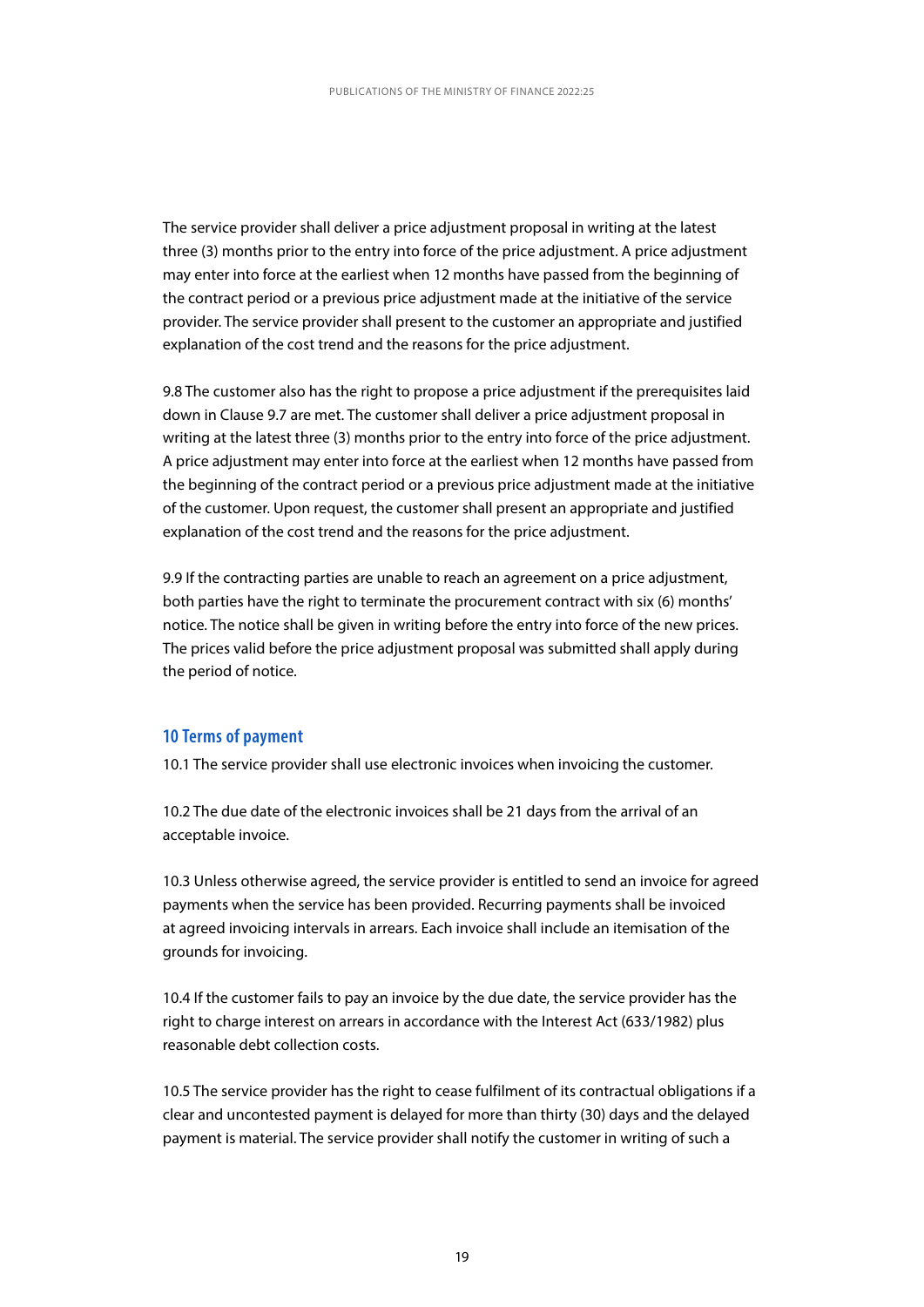<span id="page-20-0"></span>cessation at the latest fifteen (15) days before the start of the cessation. The notification may be made immediately after the case of neglect.

10.6 The customer has the right to withhold from an unpaid sum any costs arising from the procurement of corresponding services due to a delay in the service, as well as any delay penalty under the procurement contract or any other contractual penalty and warranty period security plus interest accumulated for the advance payment in case of a delay or termination.

#### **11 Securities**

11.1 If the customer is required under the procurement contract to make an advance payment, the service provider shall, before the advance payment is made, post a security to the satisfaction of the customer, which shall be at least fifteen (15) per cent greater than the advance payment. The security shall remain in force for at least one month after the provision of the service specified in the procurement contract. If the service provider is delayed in the fulfilment of its contractual obligations, the service provider shall extend the validity of the security.

11.2 If an agreement on a security for the warranty period has been made, the service provider shall, before the beginning of the warranty period, post a security to the customer's satisfaction that must be at least fifteen (15) per cent of the contract price excluding value added tax or in the case of continued service 15 per cent of the calculated service price for a period of 12 months. The security shall remain in force for at least one month after the end of the warranty period.

11.3 If an agreement on a security for period during which the service is provided has been made, the service provider shall post a security to the customer's satisfaction that must be at least fifteen (15) per cent of the contract price excluding value added tax or in the case of continued service 15 per cent of the calculated service price for a period of 12 months. The security shall remain in force for at least one month after the end of the provision of the service.

11.4 A bank deposit made in the customer's name or an absolute suretyship granted by a sound financial or insurance institution or other security acceptable to the customer shall primarily be accepted as security.

11.5 The service provider is responsible for all costs arising from the security.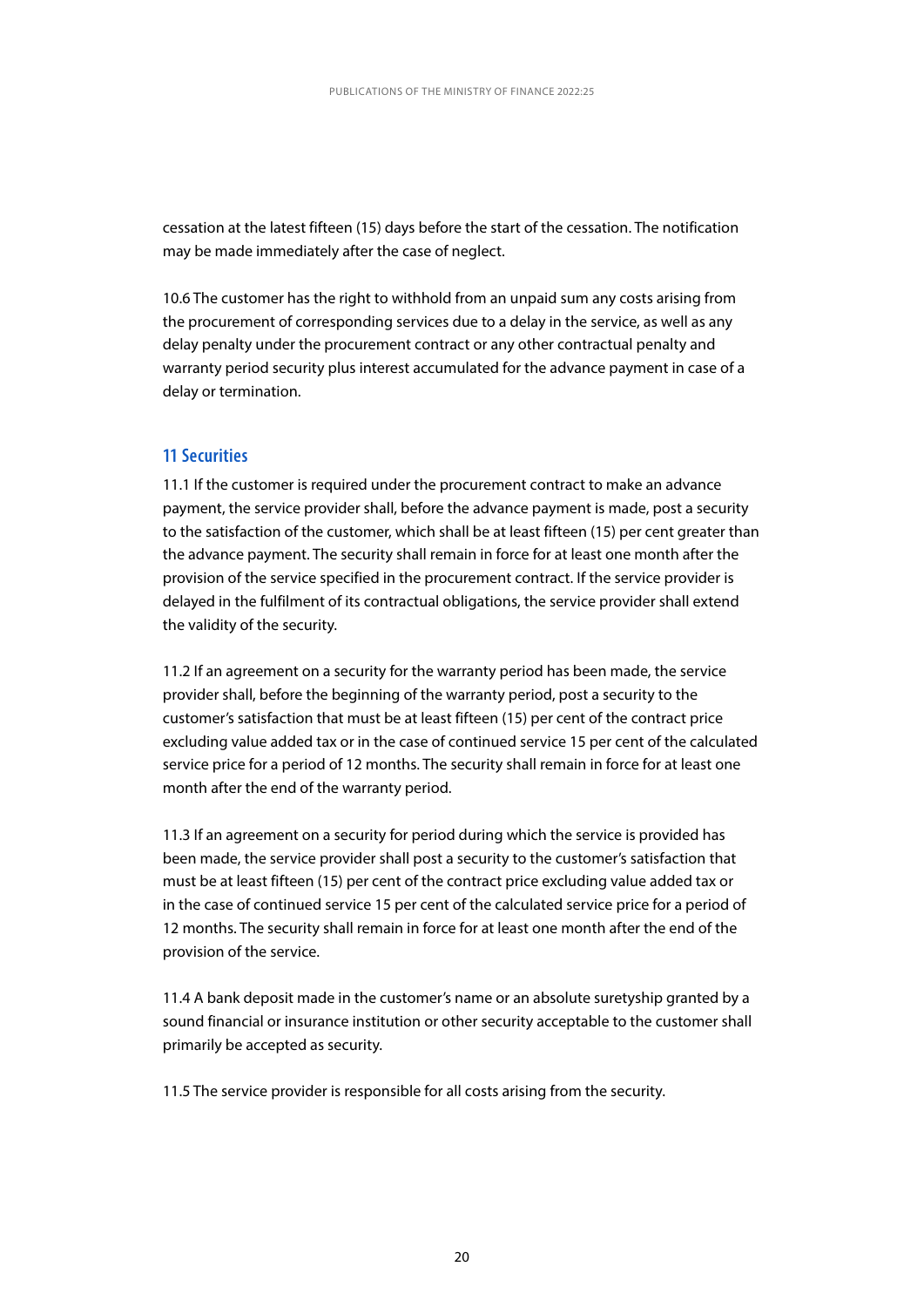#### <span id="page-21-0"></span>**12 Delays**

12.1 If a contracting party realises that the fulfilment of a contractual obligation will be delayed or considers a delay probable, the delaying contracting party shall, immediately and in writing, notify the other contracting party of the delay and its impact on the fulfilment of the procurement contract. In the event of delay on the service provider's part, the service provider shall give the customer a new time for provision of the service as soon as possible.

12.2 A delay in the provision of any information, goods or service documentation required under the procurement contract shall be considered a delay of the service.

12.3 If the service is delayed for a reason attributable to the service provider, the customer has the right to a delay penalty. The customer has the right to receive the delay penalty without having to demonstrate that the service provider's delay has caused any losses for the customer. Unless otherwise agreed, the delay penalty shall be one (1) per cent of the value, excluding value added tax, of the delayed service for every beginning seven (7) day period by which the service provider exceeds the agreed service performance date. The delay penalty will be charged for a maximum of ten (10) weeks. In addition to the delay penalty, the customer has the right to compensation for damage caused by the service provider's delay, in accordance with Chapter 16.

12.4 If the customer has made an advance payment and the service is delayed for a reason attributable to the service provider, the service provider is obligated to pay annual interest according to the Interest Act for the delay period for the part of the advance payment that corresponds to the value of the delayed service.

12.5 The customer has the right to withhold payment for the service should it be delayed. The customer may not, however, withhold a sum that clearly exceeds the claims to which the customer is entitled on the basis of the delay.

12.6 If the service provider's performance is delayed and the delay is of material significance for the customer with regard to the nature of the service, the customer has the right to acquire a substitute service of a corresponding standard from a third party at the service provider's expense (right to cover purchase). The customer shall seek to inform the service provider of its decision to exercise this right before acquiring the substitutive service.

12.7 A procurement contract can be terminated on the basis of a material delay as laid down in Clause 13.6.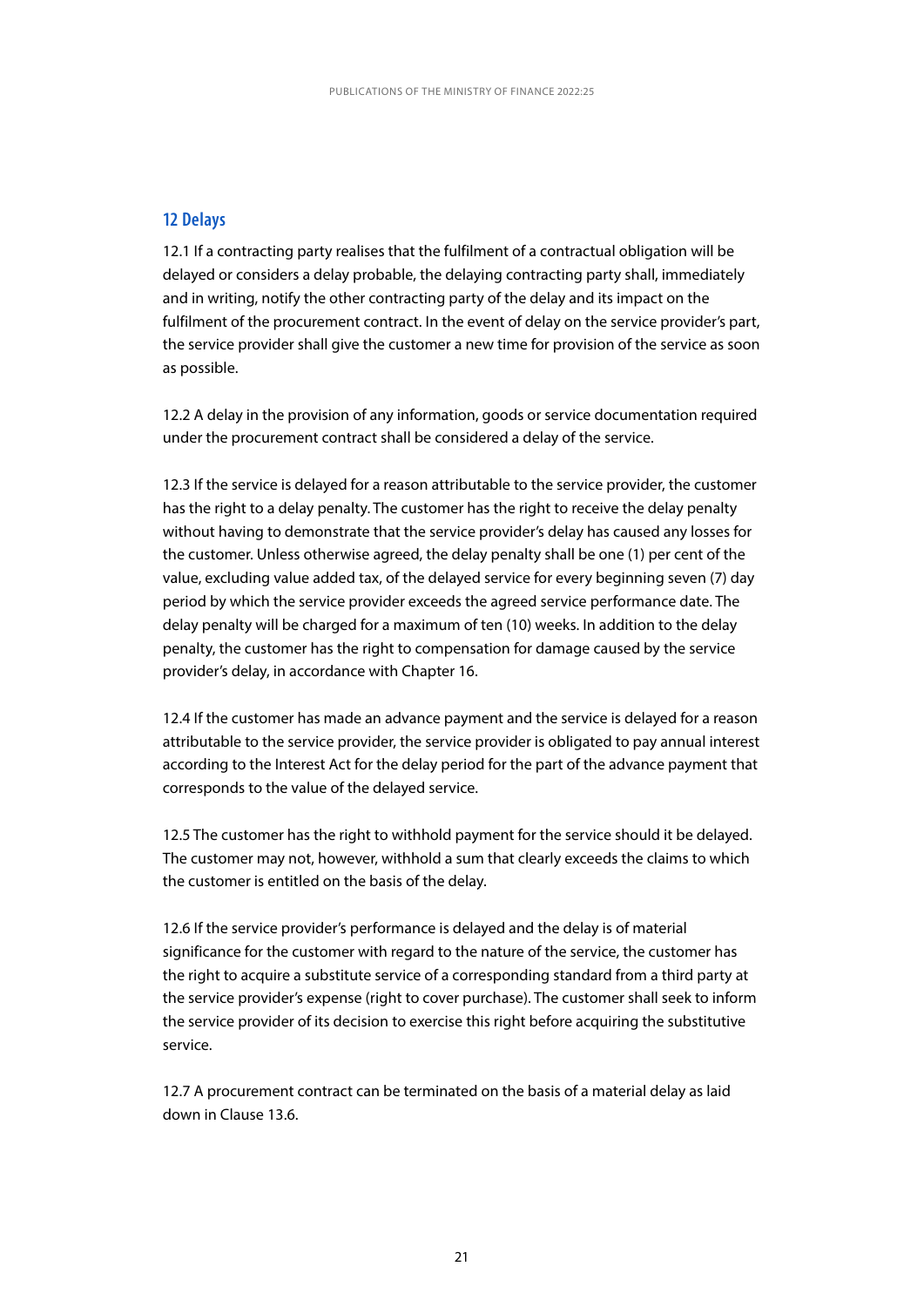<span id="page-22-0"></span>12.8 The customer has the right to withhold interests and costs referred to in Clauses 12.3, 12.4 and 12.6, in accordance with Clause 10.6, due to a delay in the service.

#### **13 Defect, price reduction and termination of the contract**

13.1 If the service is defective, the customer shall inform the service provider of the defect within a reasonable period of the defect having been detected or of the time it should have been detected.

13.2 The service provider shall inform the customer about receipt of the notification of defect and initiation of measures no later than 14 days after having received the notification.

13.3 The customer has the right to withhold payment for the service should there be a defect. The customer may not, however, withhold a sum that clearly exceeds the claims to which the customer is entitled on the basis of the delay.

13.4 If the service is defective, the service provider shall examine the cause of the defect at its own expense and rectify it without delay. The service provider may be released from this liability by demonstrating that the defect did not arise from a factor within the service provider's responsibility. In such a case, the service provider is entitled to charge for the investigation and correction of the defect in accordance with its regular price list.

13.5 If the service is defective, the customer has the right to a price reduction from the service provider.

13.6 Each contracting party has the right to terminate the procurement contract in part or in whole if the other contracting party has materially violated its contractual obligations or it is evident that a material breach of contract will take place. Material breaches of contract include but are not limited to the service not complying with the agreement; the defect or its consequences to the customer being more than minor; the defect not being immediately remedied despite reminders from the customer; or defects occurring repeatedly. A material delay in performance by a contracting party or repeated delays also constitute a material breach of contract.

13.7 If the customer has made an advance payment, the service provider shall, when the procurement contract is cancelled, pay back to the customer the advance payment it received plus interest calculated according to the Interest Act from the date the advance payment was made to the refunding date.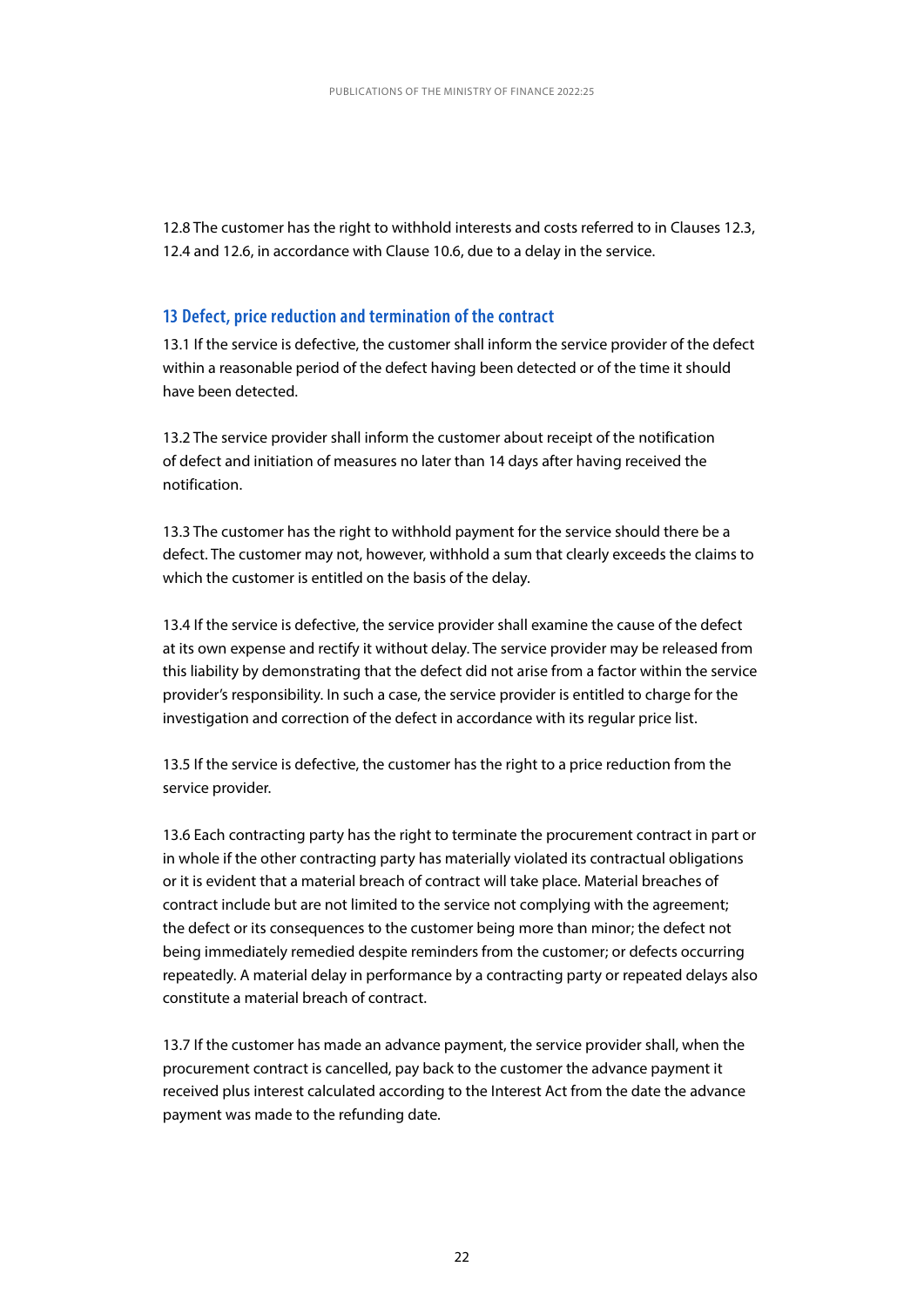<span id="page-23-0"></span>13.8 If a defect caused by the service provider cannot be remedied or if the service provider fails to remedy the defect within a reasonable period of time, the customer has the right to acquire substitutive services of a corresponding standard from a third party at the supplier's expense (right to cover purchase). The customer shall seek to inform the service provider of its decision to exercise this right before acquiring the substitutive service.

13.9 The customer has the right to withhold interests and costs referred to in Clauses 13.5, 13.7 and 13.8, in accordance with Clause 10.6, due to defective service.

#### **14 Force majeure**

14.1 A force majeure event is an unusual and relevant event that occurs after the signing of the procurement contract and prevents the fulfilment of the contract and that the contracting parties had no reason to take into account when signing the procurement contract and which is beyond the control of the contracting parties and whose consequences cannot be prevented without unreasonable additional cost or waste of time. Such events include war, rebellion, internal unrest, expropriation or confiscation for public needs, import or export ban, natural catastrophe, interruption of public transport or energy distribution, strike or other industrial action, fire or other corresponding event of unusual and significant impact beyond the control of the contracting parties.

14.2 A delay of a subcontractor shall be deemed a force majeure event only in case the subcontractor's delay is the result of an obstacle referred to in Clause 14.1 and another subcontractor cannot be used without unreasonable waste of time or costs.

14.3 If the fulfilment of a contractual obligation is delayed due to a force majeure event, the deadline for meeting the contractual obligation shall be extended for as long as is reasonable considering all the circumstances influencing the case.

14.4 Each contracting party shall notify the other contracting party immediately about the start and end of a force majeure event, and the contracting parties shall agree on its impact on the delivery at the latest at this point in time.

14.5 Each contracting party has the right to terminate the procurement contract in full or in part if the fulfilment of the contract due to the continuation of a force majeure event is delayed by more than four (4) months.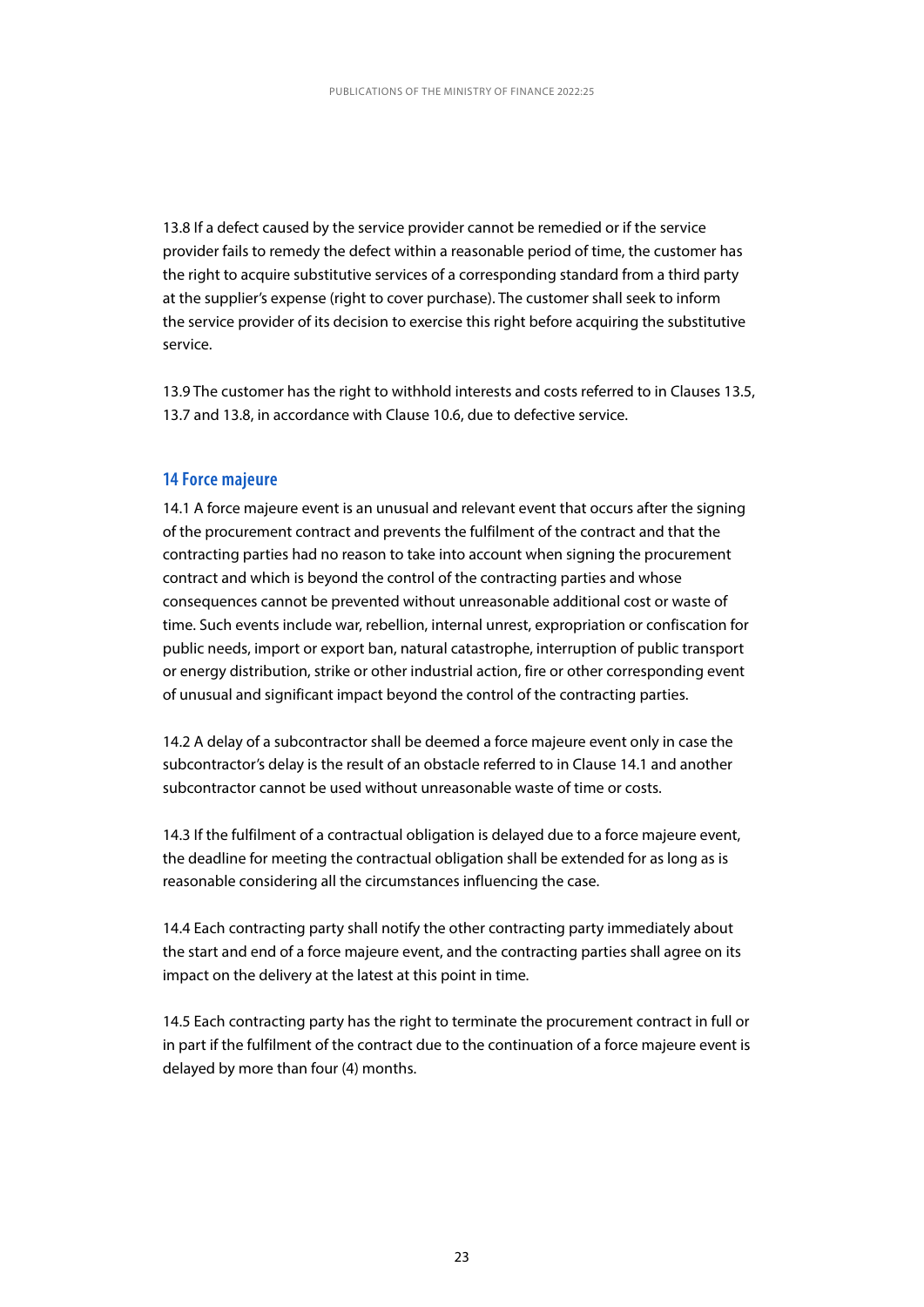#### <span id="page-24-0"></span>**15 Insurance**

15.1 The service provider shall take out statutory insurance policies and other insurance policies necessary for the provision of the service. The insurance policies shall be valid for the entire contract period.

15.2 Unless otherwise agreed, the service provider shall take out a liability insurance policy for its operations. The insurance shall be sufficient in relation to the risks associated with providing the service. Upon request, the service provider shall deliver to the customer a liability insurance certificate.

#### **16 Damages**

16.1 The customer and the service provider both have the right to receive damages for direct losses arising from the other contracting party's breach of contract.

16.2 If the procurement contract is terminated for a reason attributable to the supplier on the basis of Chapter 18 or 19 and losses arise to the customer from this, the customer has the right to receive damages for direct losses arising from the premature termination of the contract.

16.3 The customer has the right to receive damages for a delay or any other losses arising from the service provider's breach of contract insofar as the amount of losses exceeds any delay penalty payable to the customer and any other contractual penalty separately agreed by the contracting parties.

16.4 Unless otherwise agreed, the contracting parties' liability for damages shall be at most five (5) times the calculated value of the procurement contract.

16.5 The term 'calculated value of the procurement contract' refers to the value of the service that is the subject of the procurement contract between the customer and the service provider. In the case of a framework agreement, the calculated value of the procurement contract is the total value of the services that the customer has purchased and will purchase from the service provider on the basis of the framework agreement. In the case of a procurement contract of a continuous nature or a framework agreement, the calculated value of a procurement contract shall be the average purchases made per month multiplied by the number of months corresponding to the contract period. In the case of a procurement contract valid until further notice, the calculated value of the procurement shall be determined on the basis of a 48-month contract period. If the loss occurs during an option period, the months of both the actual contract period and the contract's option period shall be taken into account when defining the calculated value of the procurement contract.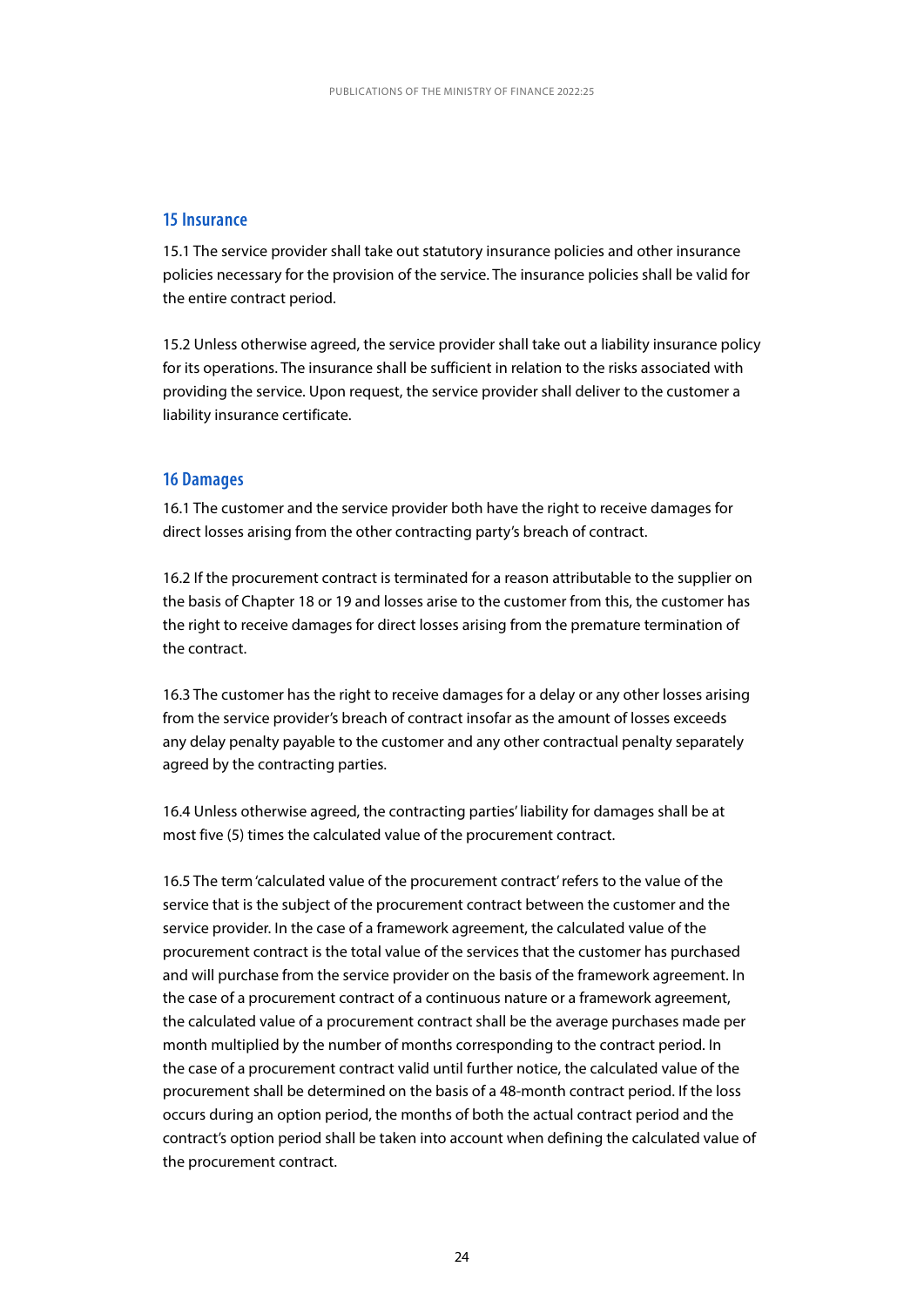16.6 The limitations of liability specified in this chapter do not apply if the other contracting party has caused the damage wilfully or through gross negligence, violated the confidentiality obligations or violated intellectual property rights. In such a case, the injured party has the right to demand compensation for indirect losses as well.

#### **17 Compensation to the service user for damage caused by the service provider's breach of contract**

17.1 The service provider is obligated to compensate any damage it causes to the service user through a violation of the procurement contract between the customer and the service provider.

17.2 If the service provider is presented with a claim for compensation, the service provider shall notify the customer about the claim for compensation without delay. The service provider shall strive to agree on the amount of compensation with the party demanding compensation. If an agreement is reached regarding the amount of compensation, the service provider shall pay the compensation directly to the service user and notify the customer without delay about the payment made. If the service provider finds that it is not liable for the damage in the case or if no agreement can be reached concerning the amount of compensation, the service provider shall inform the service user and the customer about this, with justification, in writing within a reasonable time of the arrival of the claim for compensation.

17.3 If a claim for compensation has been presented to the customer due to the service provider's breach of contract, the customer shall inform the service provider without delay in writing about the claim for compensation it received. If the customer transfers the claim for compensation to the service provider for processing and for payment of any compensation, the customer shall inform the service user. The service provider is obligated to pay the compensation for damage to the service user due to a breach of contract within a reasonable time of having been informed of the claim for compensation, and to inform the customer without delay in writing about the compensation paid.

17.4 Should the service provider find that it is not liable for the damage in the case, it shall inform the customer and the service user about this, with justification, in writing without delay. If the customer thereafter considers payment of damages on the basis of a claim for compensation presented by the service user, another opportunity shall be reserved for the service provider to be heard, before payment of compensation, concerning the grounds for liability presented by the customer and the amount of compensation. Should the service provider still consider the payment of compensation unfounded, the service provider shall present written justification to the customer for all information relevant in terms of the grounds and amount for liability for damage. If the customer thereafter pays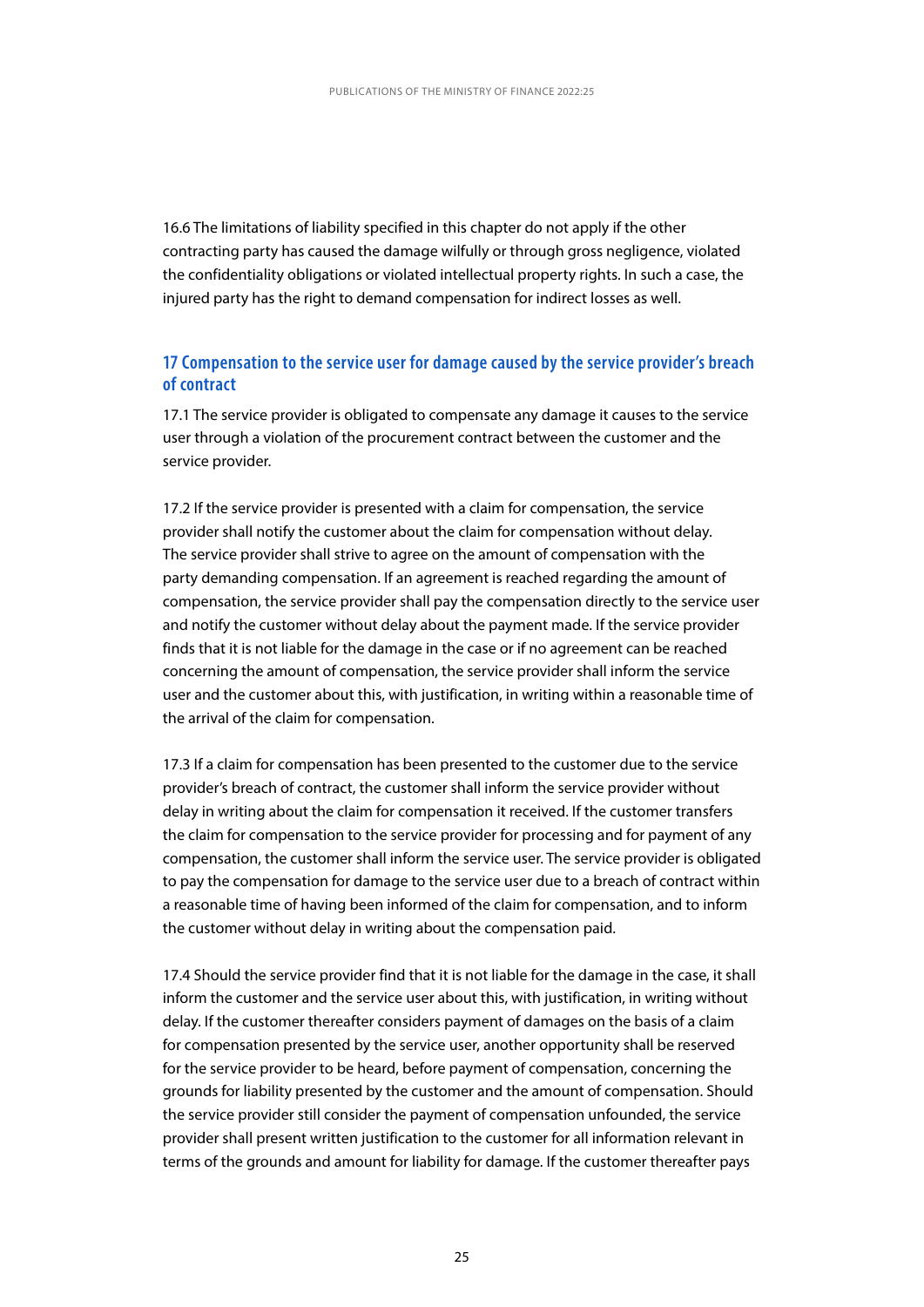<span id="page-26-0"></span>damages to the service user, the service provider shall pay the customer the sum it paid to the service user in compensation, insofar as the service provider is liable for the damage in the case on the basis of this procurement contract.

17.5 If the customer is obligated to pay damages and/or legal costs to the service user on the basis of the service provider's breach of contract, the service provider is obligated to pay the customer an equal sum in compensation, including interest. Furthermore, the service provider is obligated to pay for reasonable legal fees of the customer and other reasonable costs incurred from clarifying the matter, with interest.

17.6 The service provider is obligated to submit to the customer any and all information relevant in terms of the breach of contract and the liability for damages based on it. If damage is caused to the customer due to this obligation being neglected, the service provider is obligated to compensate the damage caused to the customer.

17.7 The service provider is obligated to contribute, at its own expense, in the investigation of any damage caused to the service user.

17.8 If an action for damages presented by a service user against the customer or the service provider is instituted in a court of law, the party concerned shall inform the other contracting party about the action for damages without delay. The other contracting party shall be reserved an opportunity to be heard concerning the main grounds for responding to the claim well in advance of a response being submitted to the court of law.

17.9 The limitation of liability as specified in Chapter 16 does not apply to the liability for damages pursuant to this chapter.

#### **18 Termination of the contract under special circumstances**

18.1 The customer has the right to terminate the procurement contract with immediate effect if the service provider is burdened by a mandatory criteria for exclusion referred to in legislation on public contracts or a discretionary criterion for exclusion referred to in section 81, subsection 1, paragraphs 3–11 of the Act on Public Procurement and Concession Contracts (1397/2016) or a sanction or asset freeze imposed by the European Union (EU) or the United Nations (UN) or the Finnish authorities, even if the criterion has arisen or the sanction has been imposed after the beginning of the contractual relation.

18.2 The customer has the right to give notice of terminating the procurement contract with immediate effect if the service provider's financial or other circumstances are perceived to have changed materially so that it cannot be assumed that the service provider can meet its contractual obligations and the service provider gives no reliable explanation about the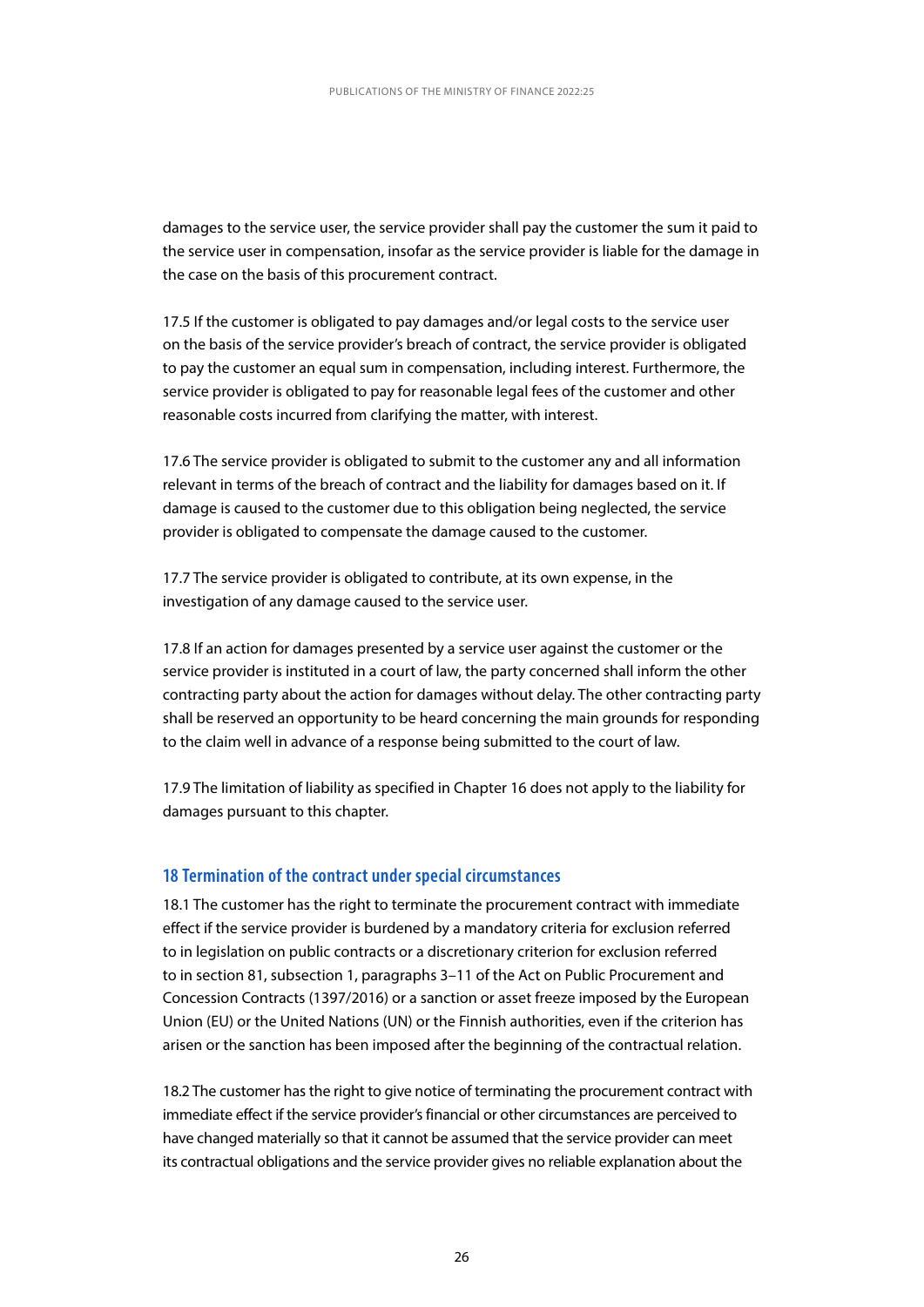<span id="page-27-0"></span>fulfilment of its obligations. The termination shall be made within a reasonable time of the customer having been informed about the existence of the grounds for termination.

18.3 Before giving notice of termination by virtue of Clause 18.1 or 18.2 above, the customer shall notify the service provider regarding the impending termination and give the supplier an opportunity to submit an explanation within a reasonable period of time.

18.4 The customer has the right to terminate the agreement in part or in whole with immediate effect if a material change has been made to the contract which, on the basis of the legislation on public contracts, would have required a new procurement process.

18.5 The customer has the right to terminate the agreement with immediate effect if the procurement contract with the service provider should not have been signed in the first place because the Court of Justice of the European Union has, in proceedings in accordance with article 258 of the Treaty on the European Union, stated that the customer has been in severe breach of obligations in accordance with treaties and procurement directives.

18.6 If the customer terminates the contract by virtue of Clause 18.1, 18.2, 18.4 or 18.5 above, the service provider has the right to receive full payment for the services delivered before the procurement contract termination date, but the service provider does not have the right to receive any other compensation for the termination of the procurement contract.

#### **19 Contractor's obligations and liability**

19.1 If the contract is covered by the Act on the Contractor's Obligations and Liability When Work is Contracted Out (1233/2006), the service provider shall submit to the customer during the contract period every twelve (12) months a certificate of tax payment or a tax liability certificate or a statement that a payment plan, approved by the tax recipient, has been made regarding tax debt as well as a certificate on the taking out of pension insurance and the payment of pension insurance premiums or a statement that a payment plan, approved by the premium recipient, has been made regarding outstanding pension insurance premiums.

19.2 If the service is performed by a posted employee in the service provider's employ, the service provider shall submit a certificate to the customer about the determination of the posted employee's social security. The aforementioned 12-month interval does not apply to this certificate, which must be submitted without delay and in any case before the posted employee begins work.

19.3 The customer has the right to terminate the procurement contract with immediate effect if the service provider fails to submit within the deadline the accounts and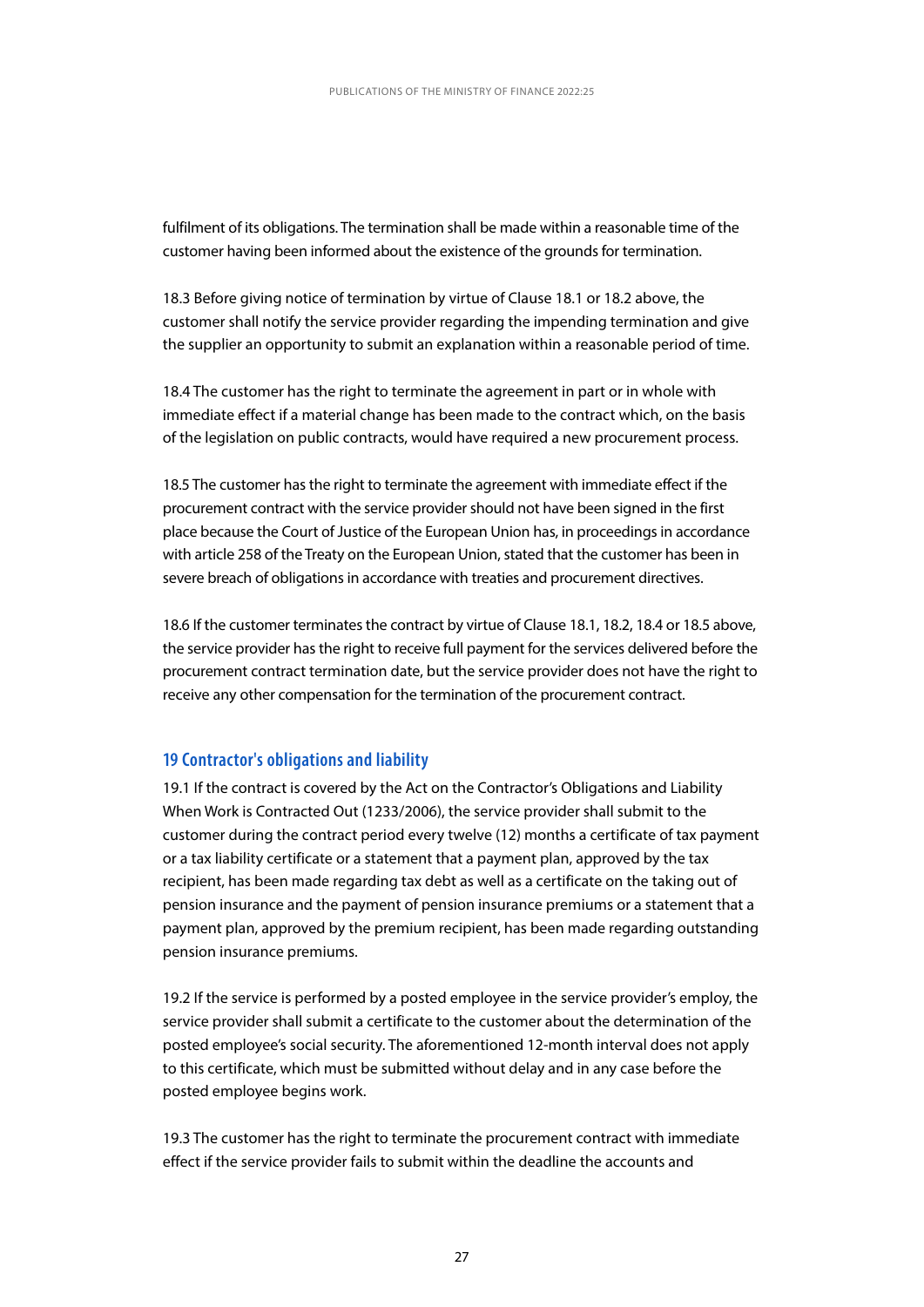<span id="page-28-0"></span>certificates referred to in Clauses 19.1 and 19.2 above, or if an account or certificate reveals that the service provider has neglected its statutory obligations. Before terminating the procurement contract, the customer shall submit a notice in writing to the service provider about the neglect, informing the service provider about the threat of the contract being terminated unless the neglect is rectified within a reasonable period laid down by the customer.

19.4 In situations referred to in this chapter, the service provider has the right to receive full payment for services provided up to the time the contract is terminated, but is not entitled to any other compensation as a result of the termination of the contract.

#### **20 Intellectual property rights**

20.1 Unless otherwise agreed, intellectual property rights to the end results or documentation of the service will not be transferred to the customer. All materials that the customer and service provider hand over to one another before or after the signing of the contract will remain the property of the assignor. However, the customer shall have an irrevocable right to use the end results of the service as well other materials transferred to it by the service provider for a purpose related to the use of service in accordance with the contract. The right of use includes the right to use, copy and make or commission modifications of the materials. When making or commissioning modifications of the materials handed over by the service provider, the customer shall ensure that none of the service provider's business or trade secrets are disclosed. The customer has the right to transfer the materials to a party to whom the customer's tasks are transferred, with equal rights and obligations.

20.2 The service provider is responsible for ensuring that the services provided or the related materials will not, when used in accordance with the procurement contract, violate a third party's patent, copyright or other intellectual property rights valid in Finland.

20.3 If any claims are presented against the customer based on intellectual property rights relating to use of the materials, the service provider is obliged to meet these claims on the customer's behalf at its own expense. The service provider is obligated to ensure that no legal costs, damages, other compensations payable to a third party or other liabilities towards a third party are incurred by the customer through claims or obligations arising from intellectual property rights relating to the service or the related materials.

#### **21 Confidentiality and processing of personal data**

21.1 The contracting parties shall each ensure on their own part that when the service is provided, all currently valid statutory regulations on confidentiality, obligation to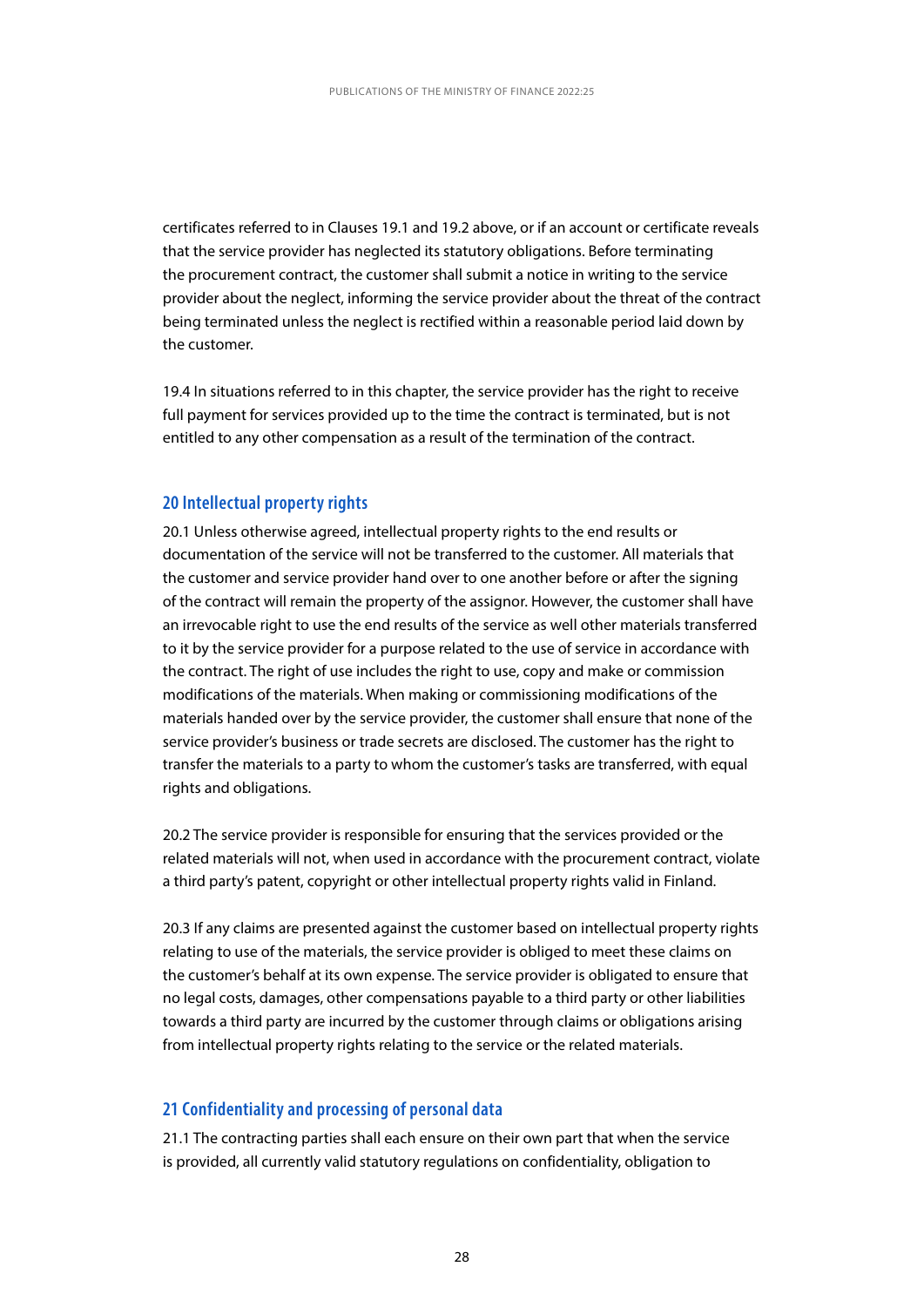observe confidentiality, data protection and the disclosure of confidential information are followed. Furthermore, the service provider shall follow the customer's instructions on the processing and archiving or documents and data.

21.2 If the service provider produces statutory or other equivalent tasks that are the customer's responsibility, valid provisions on public administration relating to confidentiality, such as the Act of the Openness of Government Activities (621/1999), shall be followed in the provision of the services governed by the procurement contract.

21.3 The customer is the controller (register keeper) referred to in the Personal Data Act (523/1999). At the end of the commission relationship, the personal data registers related to the relationship that are in the possession of the service provider shall be handed over to the customer.

21.4 The service provider is obligated to ensure that no private or family secrets that come to its knowledge when the service is provided or otherwise in activities under the contract are divulged without permission.

21.5 The service provider may not, without the customer's permission, disclose information to third parties that may have to be kept secret, or contain personal data in register format.

21.6 The service provider is obligated to ensure that the subcontractors it uses adhere to these provisions relating to confidentiality.

21.7 The service provider shall explain the contents of the confidentiality obligation to the employees who provide the service.

21.8 Should the customer so require, the service provider shall prepare a list of the service provider's or its subcontractor's personnel participating in the provision of the service who have access to the customer's materials or sensitive information relating to the customer or a third party. The list shall be continuously updated.

21.9 The contracting parties undertake to keep secret confidential materials and information that they receive from each other that by law must be kept secret and undertake not to use the materials and information for purposes other than those laid down in the procurement contract.

21.10 Transfer of information to an authority or other party on the basis of a mandatory official order shall not be deemed a violation of the confidentiality obligation.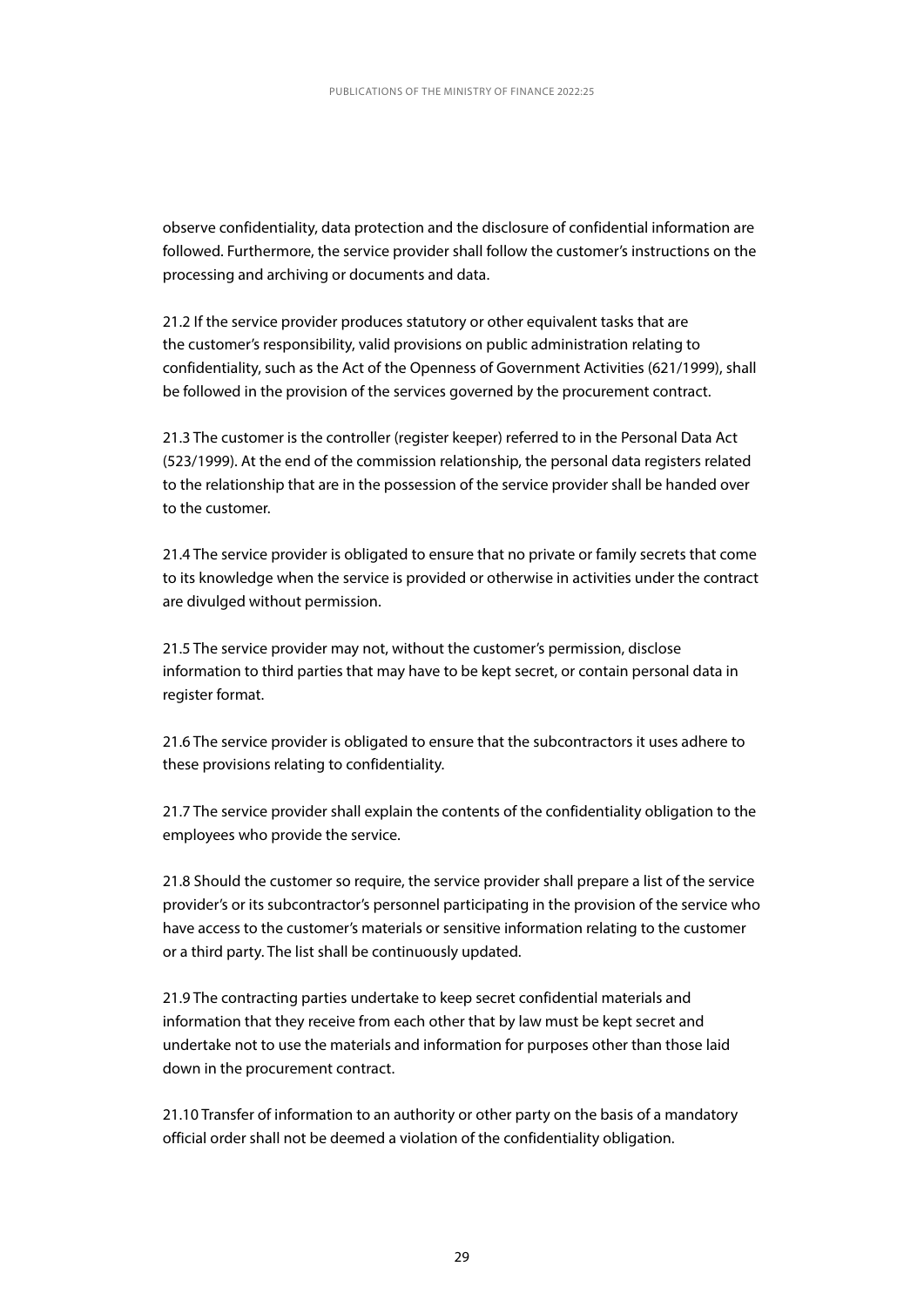<span id="page-30-0"></span>21.11 The service provider may not use the procurement contract or the customer's name in any marketing materials without the customer's consent. Unless otherwise agreed, the service provider may, however, use the procurement contract as reference when submitting offers to procurement units referred to in procurement legislation.

21.12 The obligations laid down in this chapter shall remain in force after the procurement contract period.

#### **22 Assigning or amending the contract and options**

22.1 Without the customer's consent, the service provider does not have the right to assign the contract to a third party, even in part. The customer has the right to assign the procurement contract to a third party to whom the customer's duties are transferred in full or in part.

22.2 All amendments to the contract shall be made in writing. Amendments made in electronic format shall also be deemed amendments in writing.

22.3 Agreements on amendments relating to the service and their impact on the delivery schedule or price shall be made in writing before the changes are made.

22.4 If the procurement involves an option, the customer decides on whether to use it. The terms of the procurement contract shall apply to the option.

#### **23 Duty to assist in case of change of service provider**

23.1 In the event of a change of service provider, the service provider is obligated to help and assist the customer in transferring the contractual obligations to the new service provider or for handling by the customer itself. The service provider has the right to charge for work arising from this in accordance with its price list.

23.2 The duty to help and assist begins before the termination of the procurement contract when a notice of termination has been given or the procurement contract has been terminated or when the customer notifies that it is initiating a procurement that applies to services under this procurement contract Unless otherwise agreed, the obligation shall remain in force at the most until 12 months have passed since the termination of the procurement contract.

#### **24 Dispute resolution and applicable law**

24.1 Any and all issues relating to the procurement contract shall be primarily resolved through negotiations between the contracting parties.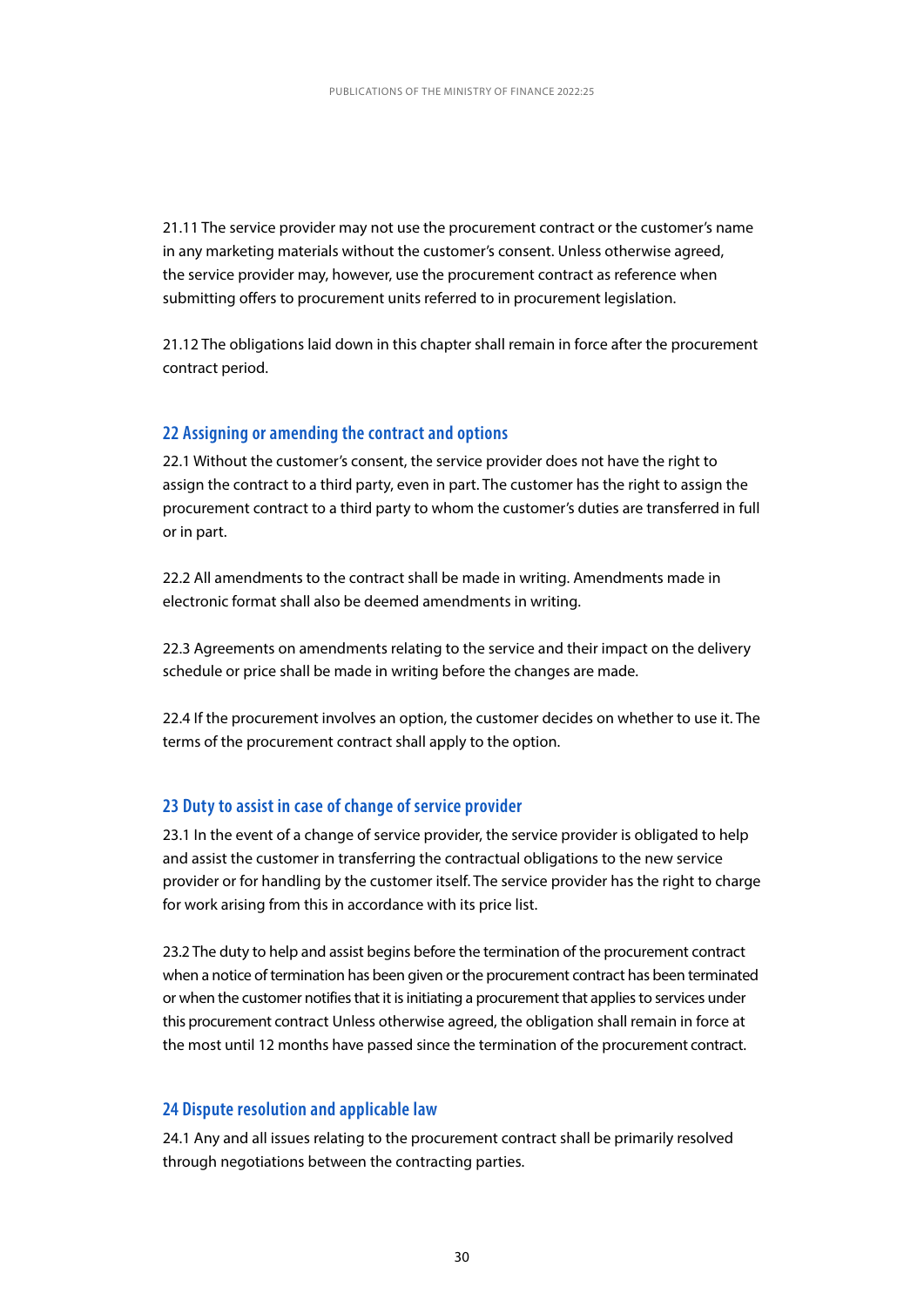<span id="page-31-0"></span>24.2 If a dispute cannot be resolved through negotiation, it will be submitted for resolution to the court of first instance at the customer's registered office.

24.3 The procurement contract is governed by Finnish law. However, the connecting factor rules of Finnish law do not apply to the procurement contract.

#### **25 Order of validity of procurement contract documents**

25.1 The procurement contract documents complement each other. Should there be any conflict between the contract documents, they shall be applied in the following order of validity, unless otherwise agreed:

- 1. Contract
- 2. Invitation to tender
- 3. General Terms of Public Procurement in Service Contracts (JYSE 2014 SERVICES)
- 4. Offer